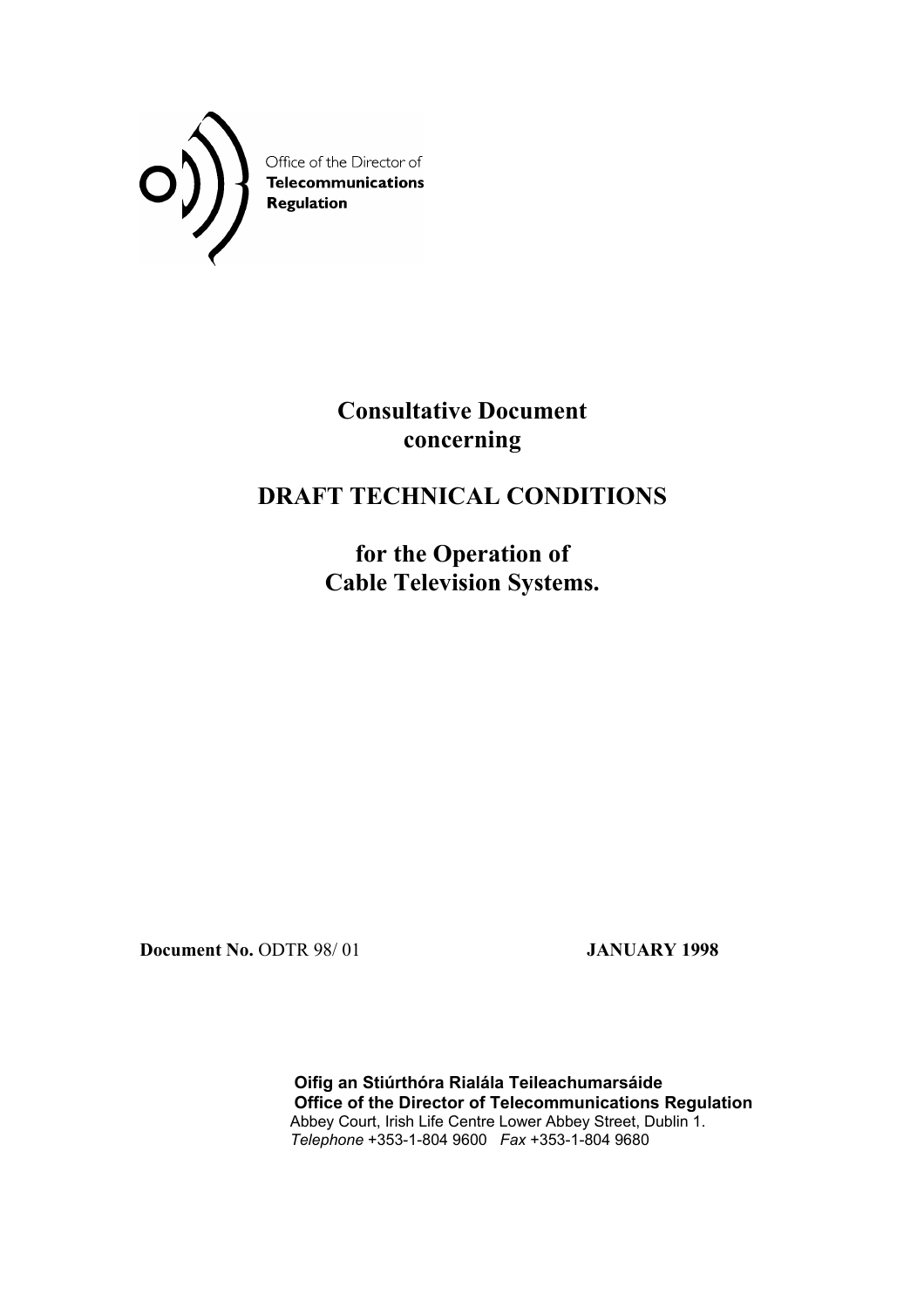# **Draft Technical Conditions for Cable Relay Systems**

#### **Consultative Document**

#### **Introduction**

The Director of Telecommunications Regulation is responsible for the regulation of cable relay systems licensed under the Wireless Telegraphy (Wired Broadcast Relay Licence) Regulations, 1974. It is now proposed to revise the technical conditions of these licences to take account of changes in frequency management requirements and technology since they were first issued. The attached document sets out a first draft set of new technical conditions for comment by interested parties.

#### **Main Changes**

The main changes in the draft technical conditions:

1. Revised performance requirements for the relay of television and sound broadcasting programmes

2. Additional components within a television signal, such as NICAM sound and Teletext are now being taken into account

3. The addition of a section on signal encryption

4. The addition of a section concerning signal leakage from cable systems and the immunity of cable systems to external systems

5. The addition of a section concerning frequencies which may be used on a cable system and the rules for determining priority in the assignment of frequency channels to the programme services being relayed

6. The addition of a section concerning performance audits and information to be supplied to the Director

#### **Submission of Comments**

The Director invites you to submit your comments on this document before 31 March 1998 to Ms. Kate Considine, Office of the Director of Telecommunications Regulation, Abbey Court, Irish Life Centre, Lower Abbey Street, Dublin 1.

All comments will be taken into consideration before a final decision is made on the conditions

This is not a legal document and does not constitute legal advice, and the Director is not bound by it. Its purpose is to provide information on what the Director is proposing to do in exercise of her statutory functions. The contents of this document are without prejudice to the legal position of the Director or her rights and duties under the relevant legislation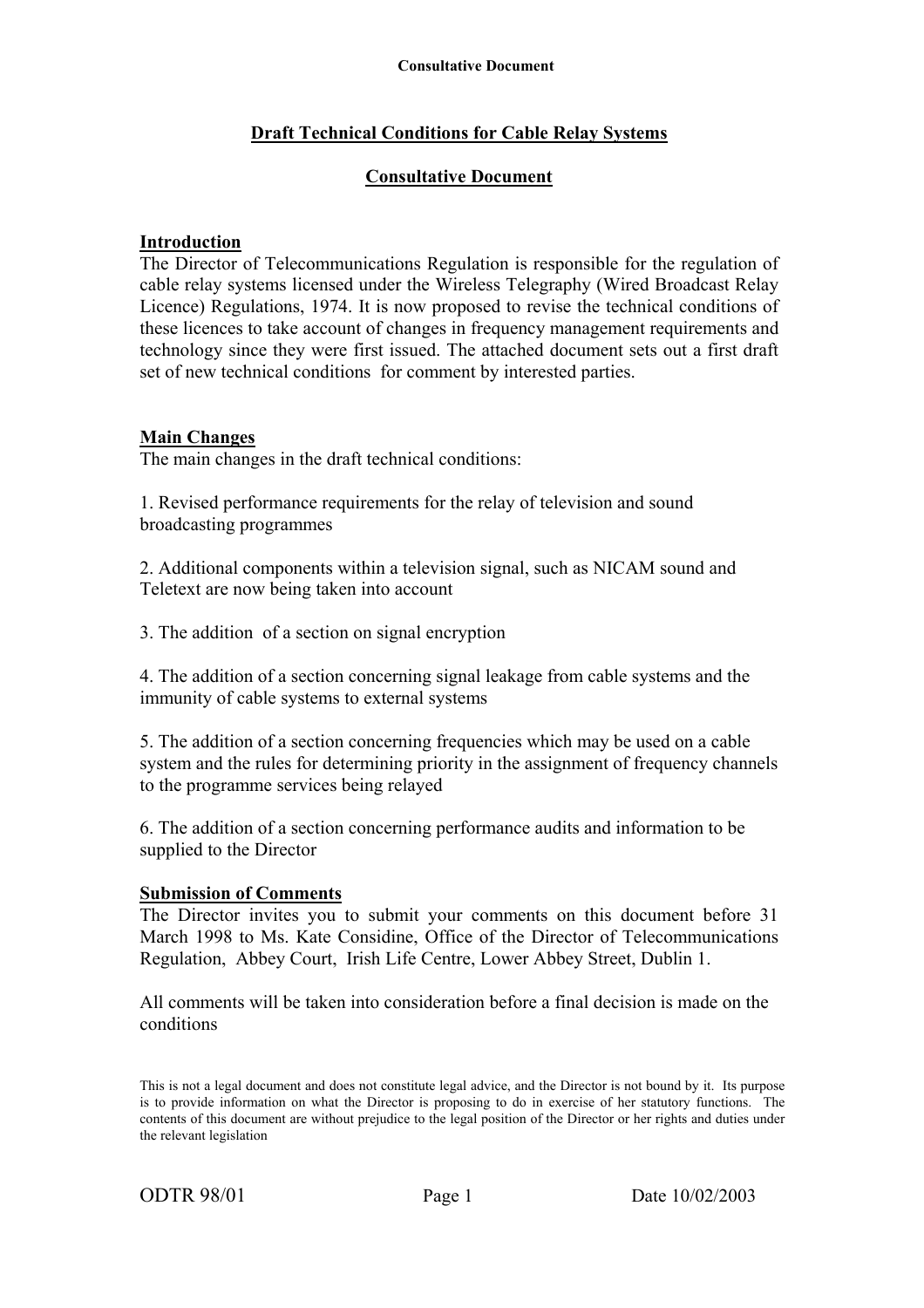#### **CONTENTS**

# **Page Number**

| (1)  | <b>Purpose</b>                                                                                          | $\boldsymbol{2}$ |
|------|---------------------------------------------------------------------------------------------------------|------------------|
| (2)  | <b>Summary Information</b>                                                                              | $\overline{2}$   |
| (3)  | <b>Definitions and Glossary of Terms</b>                                                                | 3                |
| (4)  | <b>System Transparency</b>                                                                              | 6                |
| (5)  | <b>System Engineering</b>                                                                               | 7                |
| (6)  | <b>System Standards</b>                                                                                 | 9                |
| (7)  | <b>System Performance</b>                                                                               | 13               |
| (8)  | <b>Encryption</b>                                                                                       | 22               |
| (9)  | Leakage and immunity                                                                                    | 23               |
| (10) | <b>Frequency Matters</b>                                                                                | 26               |
| (11) | <b>Access to Equipment, System testing and</b><br>maintenance                                           | 28               |
| (12) | <b>Measurement procedures</b>                                                                           | 29               |
| (13) | Performance audits and information to be submitted<br>to the Director of Telecommunications Regulation. | 30               |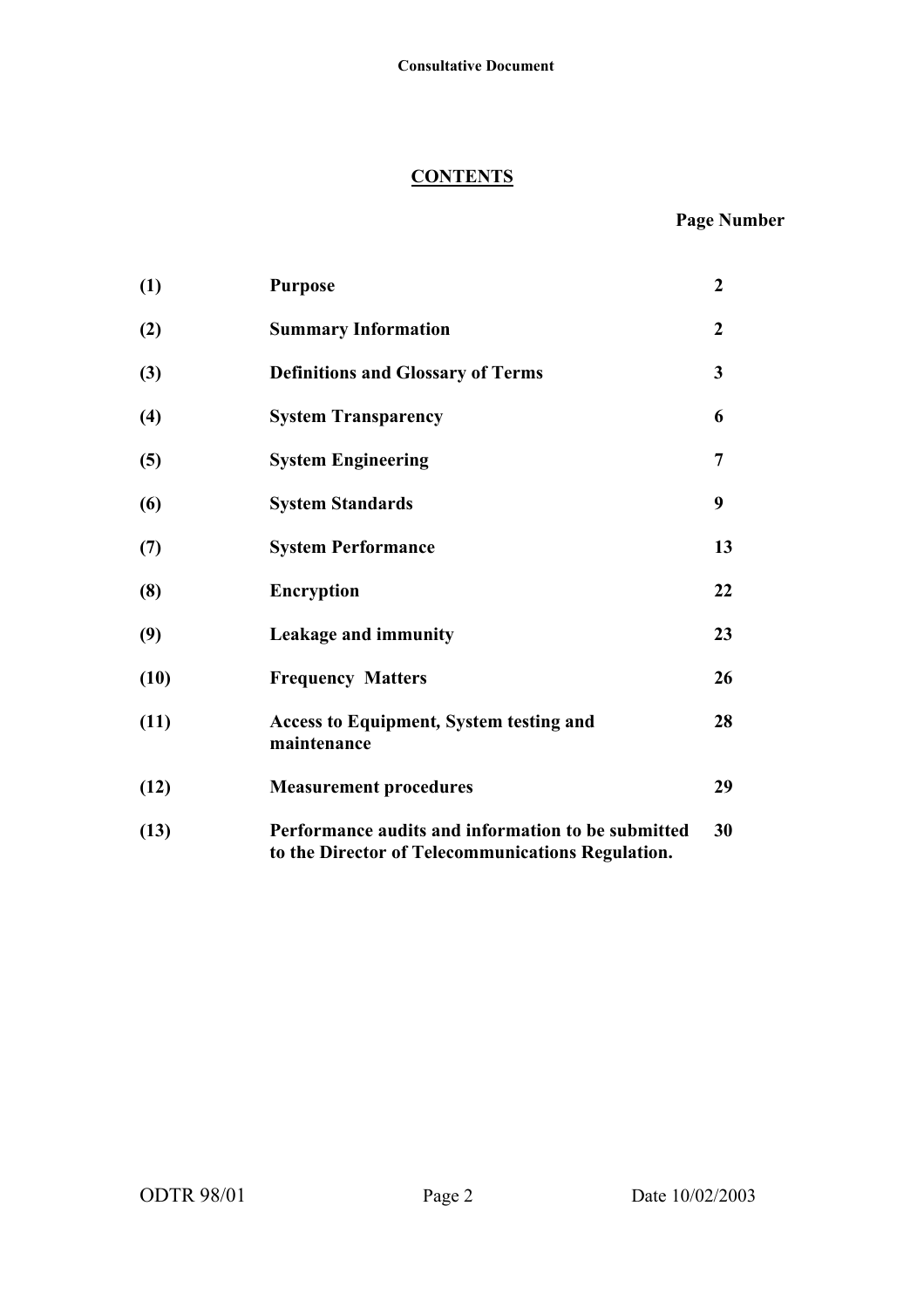# **TECHNICAL CONDITIONS RELATING TO THE ESTABLISHMENT AND OPERATION OF AN WIRED BROADCAST RELAY SYSTEM IN THE FREQUENCY BAND 30.0 - 862.0 MHz**

# **1 PURPOSE**

This document specifies the general conditions attached to a licence for wired broadcast relay systems in accordance with section 6(2) of S.I. 67 of 1974, Wireless Telegraphy (Wired Broadcast Relay Licence) Regulations, 1974.

#### **2 SUMMARY INFORMATION.**

 These conditions detail those characteristics of the system that need to be considered for the purposes of providing a satisfactory service to the subscriber.

 These conditions detail those characteristics relevant for ensuring compatibility with authorised users of the radio frequency spectrum.

 The parameters specified in this document are mainly based on those given in IEC document EN 50083 parts 1, 2, 3, 5, 7 and 8 entitled "Cable Distribution Systems for Television and Sound Signals". The parameters only relate to analogue transmissions.

For issues not referred to by this document the licensee shall comply with standards set out in the IEC document EN 50083 parts 1 to 9.

 Evidence of type approval of cable relay equipment is not required by the Director of Telecommunications Regulation. Instead a procedure of system audits will apply.

 The conditions specified in this document may be revised and/or added to from time to time in accordance with section 6 (2) of S.I. 67 of 1974

**Nothing contained in these conditions shall absolve the licensee from any requirement in law to obtain whatever additional consents, permissions, authorisations or licences that may be necessary for the exercise of his entitlements under the licence.**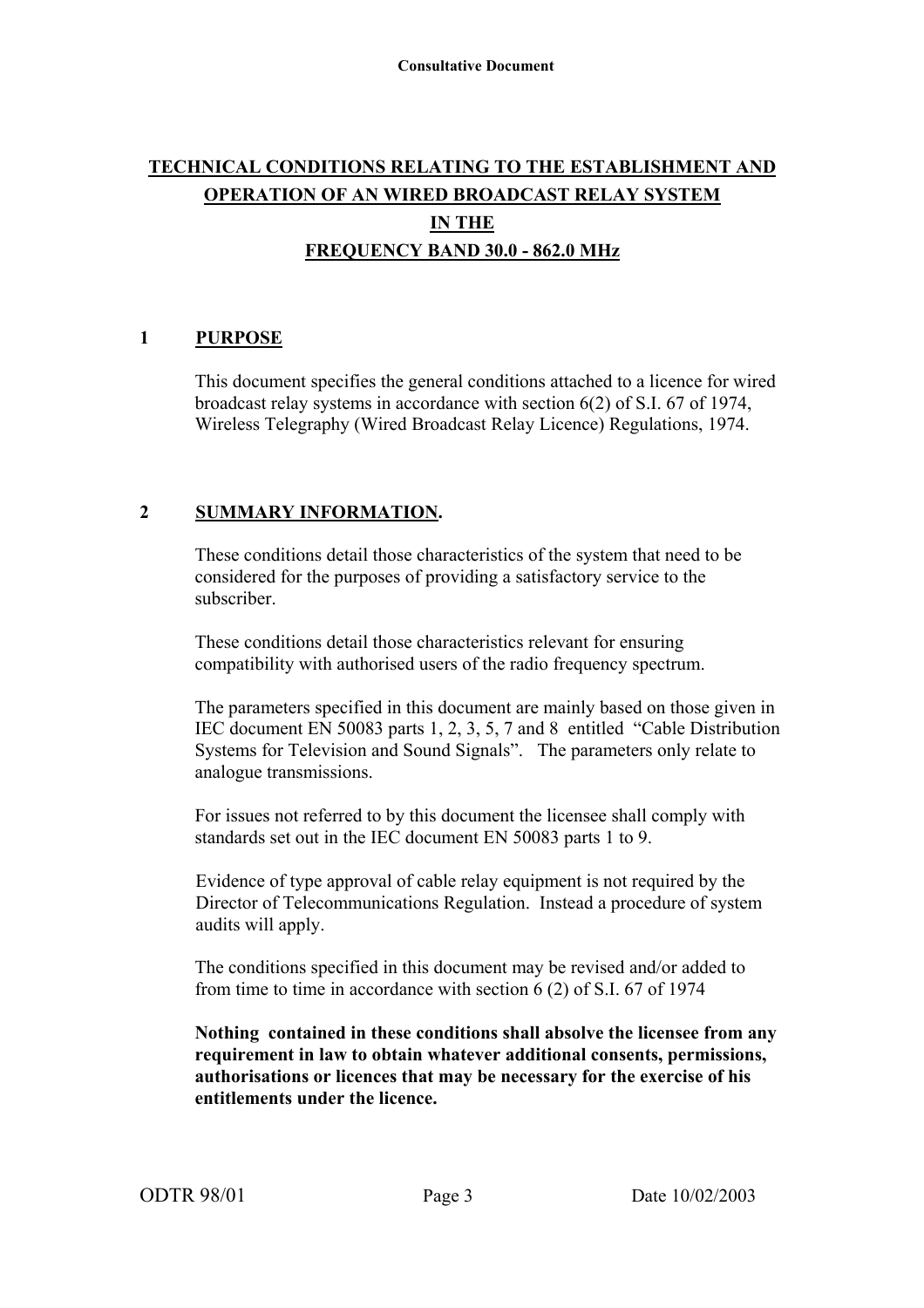# **3 DEFINITIONS AND GLOSSARY OF TERMS**

3.1 Cable relay systems Those systems licensed under S.I. No. 67 of 1974 - Wireless Telegraphy (Wired Broadcast Relay Licence ) Regulations, 1974.

#### 3.2 Headend

Equipment which is connected to receiving antennas or other signal sources and also connected to the remainder of the cable relay system, to process the signal to be relayed.

#### 3.3 Feeder

A transmission path forming part of a cable relay system. Such a path may consist of a metallic cable, optic fibre or any combination of them.

3.4 Trunk feeder A feeder used for the transmission of signals between a head end and a distribution point or between distribution points.

#### 3.5 Distribution point

A point where signals are taken from the trunk feeder to energise spur feeders Note:- In some cases a distribution point may be directly connected to the head end.

3.6 Spur Feeder A feeder to which subscriber taps are connected.

#### 3.7 Subscriber's tap A device for connecting a subscriber's feeder to a spur feeder.

#### 3.8 Subscriber feeder A feeder connecting a Subscriber's tap to a system outlet or, where the latter is not used, directly to the subscriber's equipment.

3.9 System Outlet A device for connecting a subscriber's feeder to a receiver lead.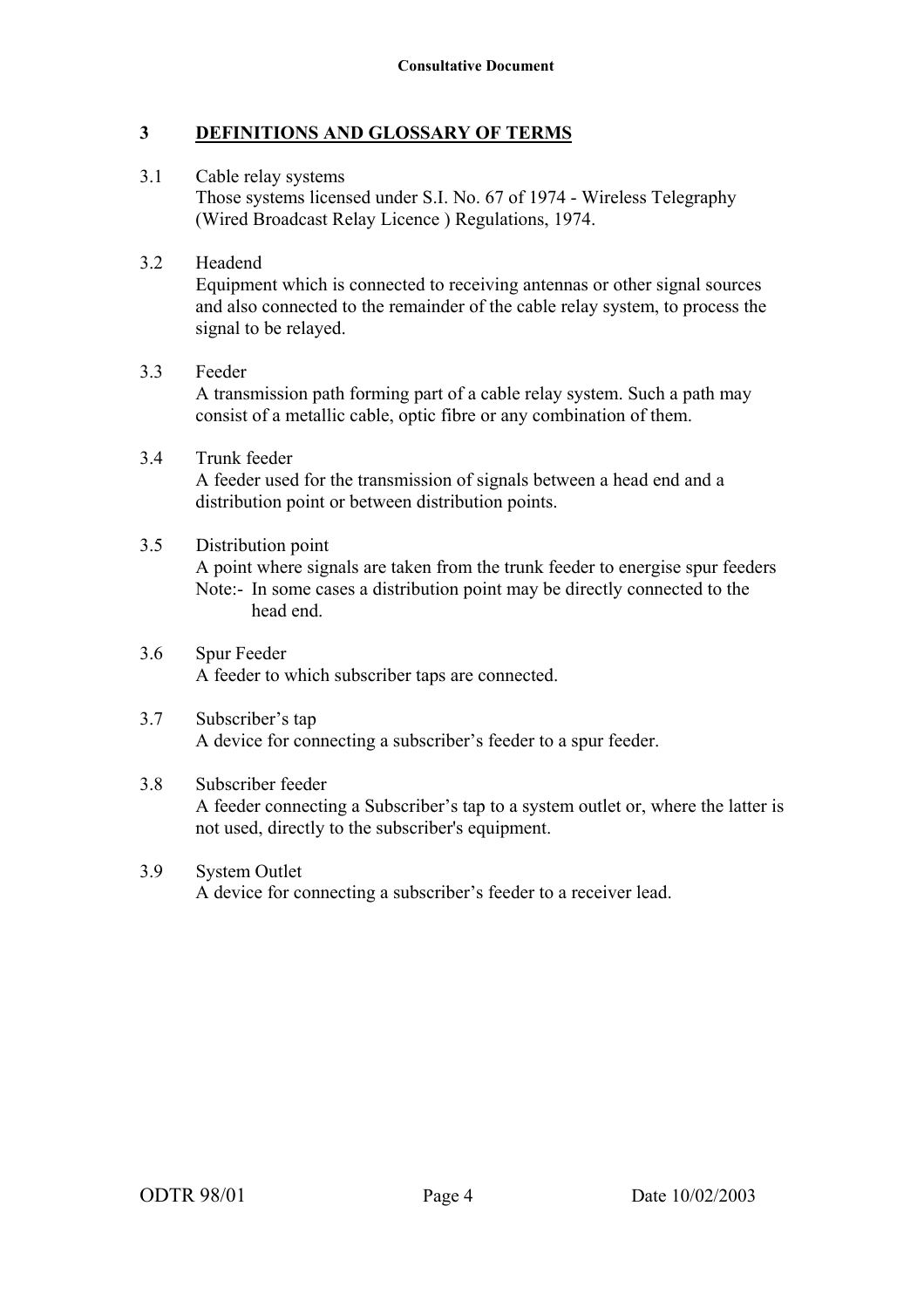- 3.10 Service point The expression used in S.I. 67 of 1974 to refer to a system outlet.
- 3.11 Receiver lead A lead which connects the system outlet to the subscriber's equipment.
- 3.12 Subscriber's Equipment Equipment at the subscriber's premises such as receivers, tuners, decoders, video recorders.
- 3.13 Transfer point An interface between the cable relay system and the building's internal network, each of which may be separately owned.
- 3.14 Immunity (to a disturbance) The ability of a device, equipment or system to perform without degradation in the presence of an electromagnetic disturbance.
- 3.15 Screening effectiveness The ability of equipment or a system to attenuate the influence of electromagnetic fields from outside the equipment or system or to suppress the leakage of electromagnetic fields from inside the equipment or system.
- 3.16 Intermodulation The process whereby non-linearity in equipment in a system produces spurious output signal (called Intermodulation products) at frequencies which are a linear combination of those of the input signals.
- 3.17 Carrier to Intermodulation ratio The difference in decibels between the carrier level at a specified point in a system and the level of a specified Intermodulation product or combination of products.
- 3.18 Carrier to Noise ratio The difference in decibels between the vision or sound carrier level at a given point in the system and the noise level at that point (measured within a bandwidth appropriate to the television or radio system in use).
- 3.19 Mutual Isolation

The attenuation between one system outlet and another at any frequency within the range of the system under investigation. It is always specified, for any particular installation, as the minimum value obtained within specified frequency limits.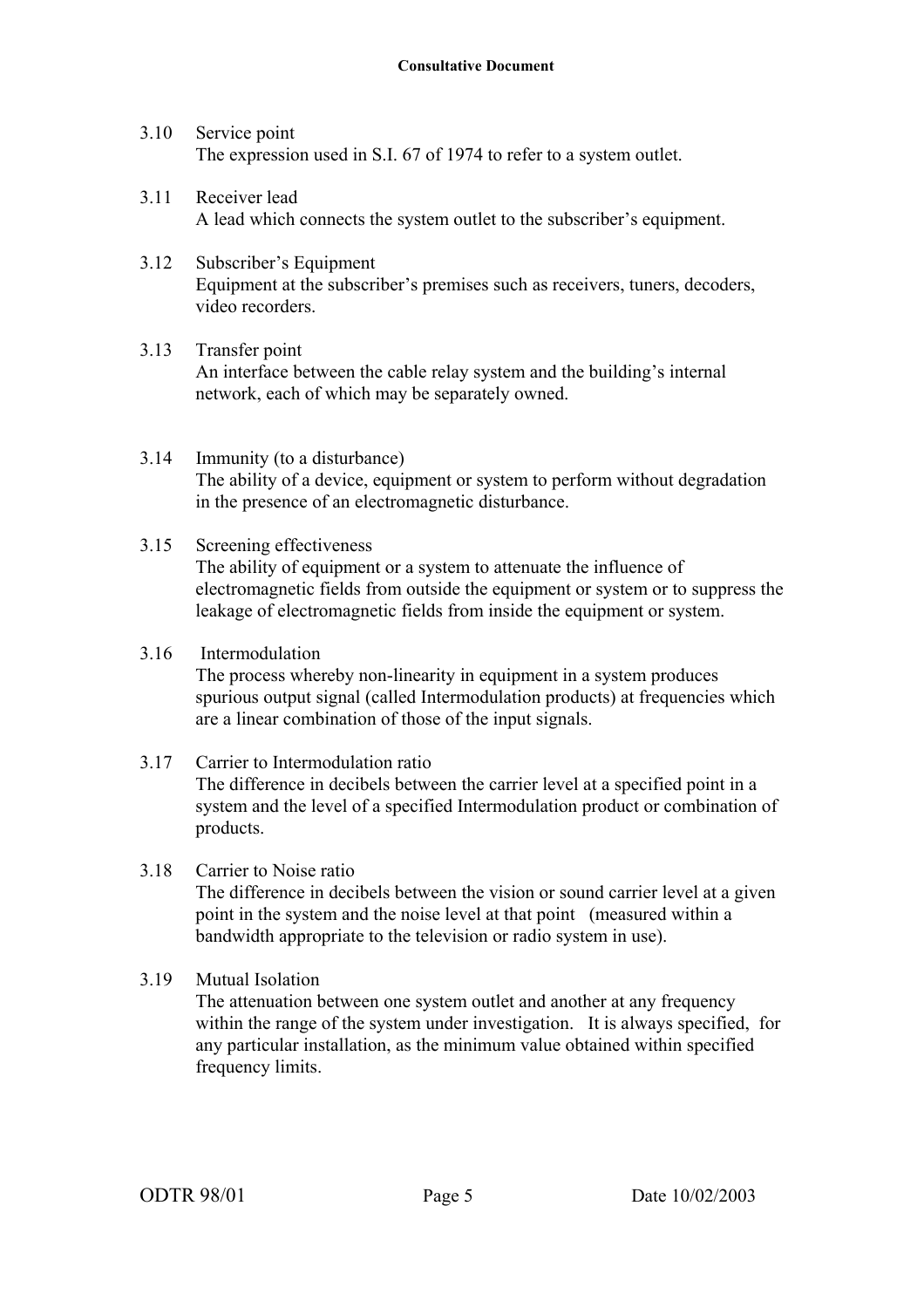3.20 Echo rating

 $\overline{a}$ 

 The result of a system test with a 2 T sine-squared pulse ( as determined in CCIR Recommendations 473 and 567 ) using the boundary line on a specified graticule within which all parts of the received pulse fall.

- 3.21 In-band channels Channels used on a cable system whose frequencies are within one of the internationally recognised broadcasting bands.1
- 3.22 Out of band channels Channels used on a cable relay system whose frequencies are not fully within one of the internationally recognised broadcasting bands.
- 3.23 'Must carry' programme channels These are television and FM sound radio programme channels which the licensee is obliged by the terms of his licence to distribute on the cable relay system.
- 3.24 'Basic service' programme channels These are television programmes and FM sound radio programme channels relayed by the licensee which a person is obliged to pay for in order to become a subscriber to a relay service.
- 3.25 'Discretionary service' channels These are television programmes or FM sound radio programmes relayed by the licensee which a subscriber may accept or refuse, at his discretion, without affecting the relay of basic services to that subscriber.

ODTR 98/01 **Page 6** Date 10/02/2003 <sup>1</sup> The internationally recognised broadcasting bands are Band I (47 to 68 MHz), Band II (87.5 to 108 MHz), Band III (174 to 230 MHz) and Bands IV&V (470 to 862 MHz).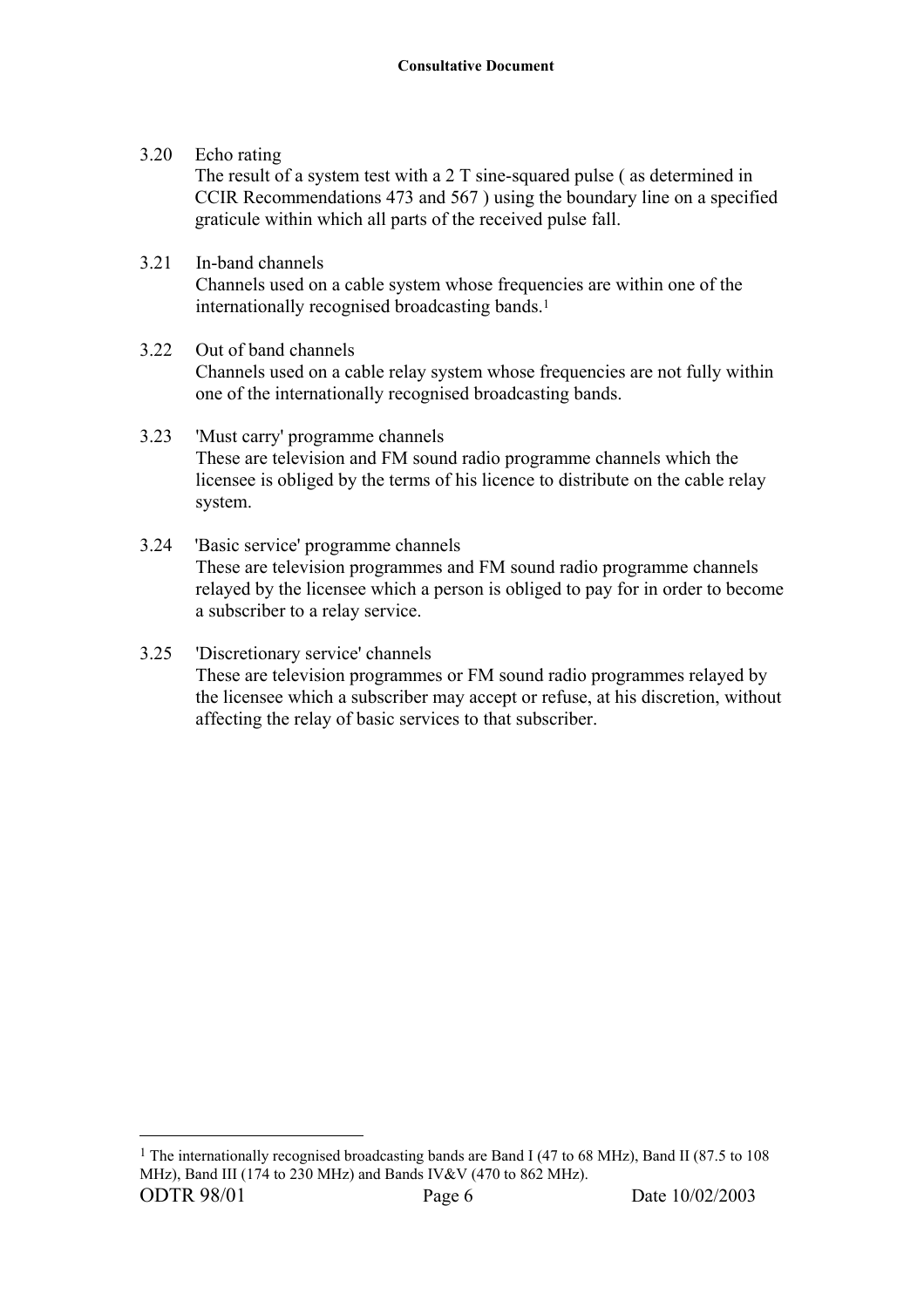# **4. System Transparency**

# 4.1 **Television**

The cable relay system shall be designed in such a manner that it is capable of relaying all components within a television signal, intended for general reception2.

Note:- This would include Teletext and additional sound channels associated with the vision material. (see section 6.1.3) This provision does not relate to additional sound channels associated with satellite Television transmissions carrying material not associated with the vision material.

# 4.2 **FM Sound Radio**

The cable relay system shall be designed in such a manner that it is capable of relaying all components transmitted within a sound broadcast signal and intended for general reception.

Note:- This would include radio data systems ( RDS ) and other permitted sub carriers for the transmission of supplementary information. (see Section 6.2.2).

 $\overline{a}$ 

<sup>2</sup>While not intended for reception by the general public, broadcast organisation include Test insertion signal in the vertical blanking interval ( VBI ). The system must be transparent to these signal so as to facilitate performance measurements.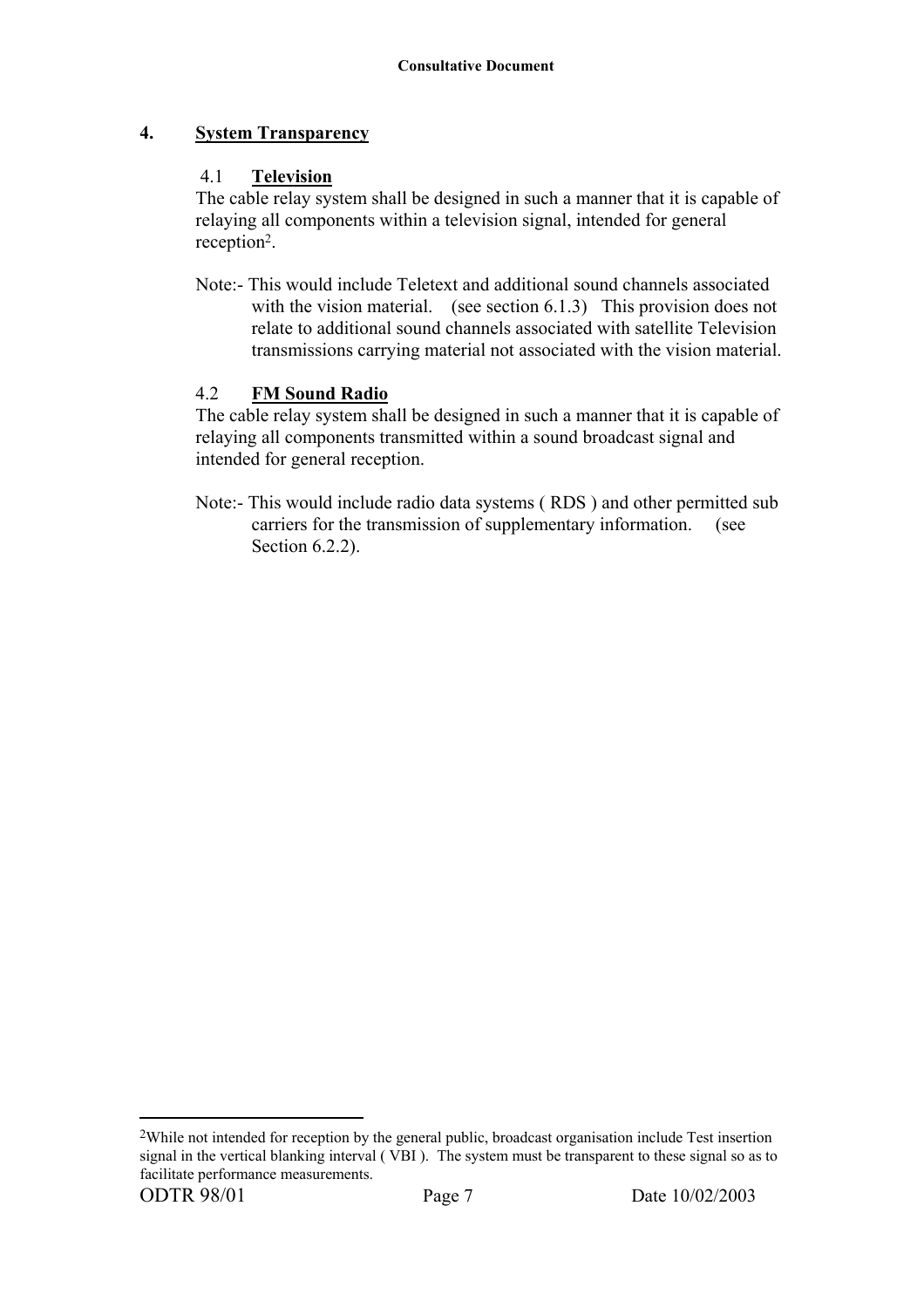# **5. System Engineering**

# 5.1 General

The mechanical and electrical construction of the cable television system shall accord with best practice.

The practice of good system engineering is a necessary requirement to ensure the provision of a high quality service and minimum interference to other services. This is particularly relevant when considering leakage from the cable relay system which could affect other radio services, especially aeronautical systems and private mobile radio networks used by the emergency services, when operating "out of band channels".

#### 5.2 Headend installation

As the performance of the headend installation is critical to the overall performance of a cable relay system care must be taken in the installation and maintenance of this equipment.

#### 5.2.1 Equipment Identification.

The headend and associated equipment shall be labelled with the manufacturer's trade mark, type designation and serial number. The label shall be fitted on the outside of the equipment, and shall be clearly readable, nonremovable and indelible. The licensee shall ensure that each item of equipment is clearly labelled indicating its function.

#### 5.2.2 Equipment Controls

Equipment Controls which, when wrongly adjusted, increase the risk of causing interference or of improper functioning of the system shall be immediately accessible to qualified personnel only. All controls, meters, indicators and terminals shall be clearly labelled. Details of the power supply from which the equipment is intended to operate shall be clearly indicated.

#### 5.2.3 Spurious Emissions and Receiver Filtering

Careful consideration should be given to the levels of unwanted emissions received at the headend and adequate filtering employed to ensure that the picture and sound quality as specified in Section 7 for each system outlet can be met.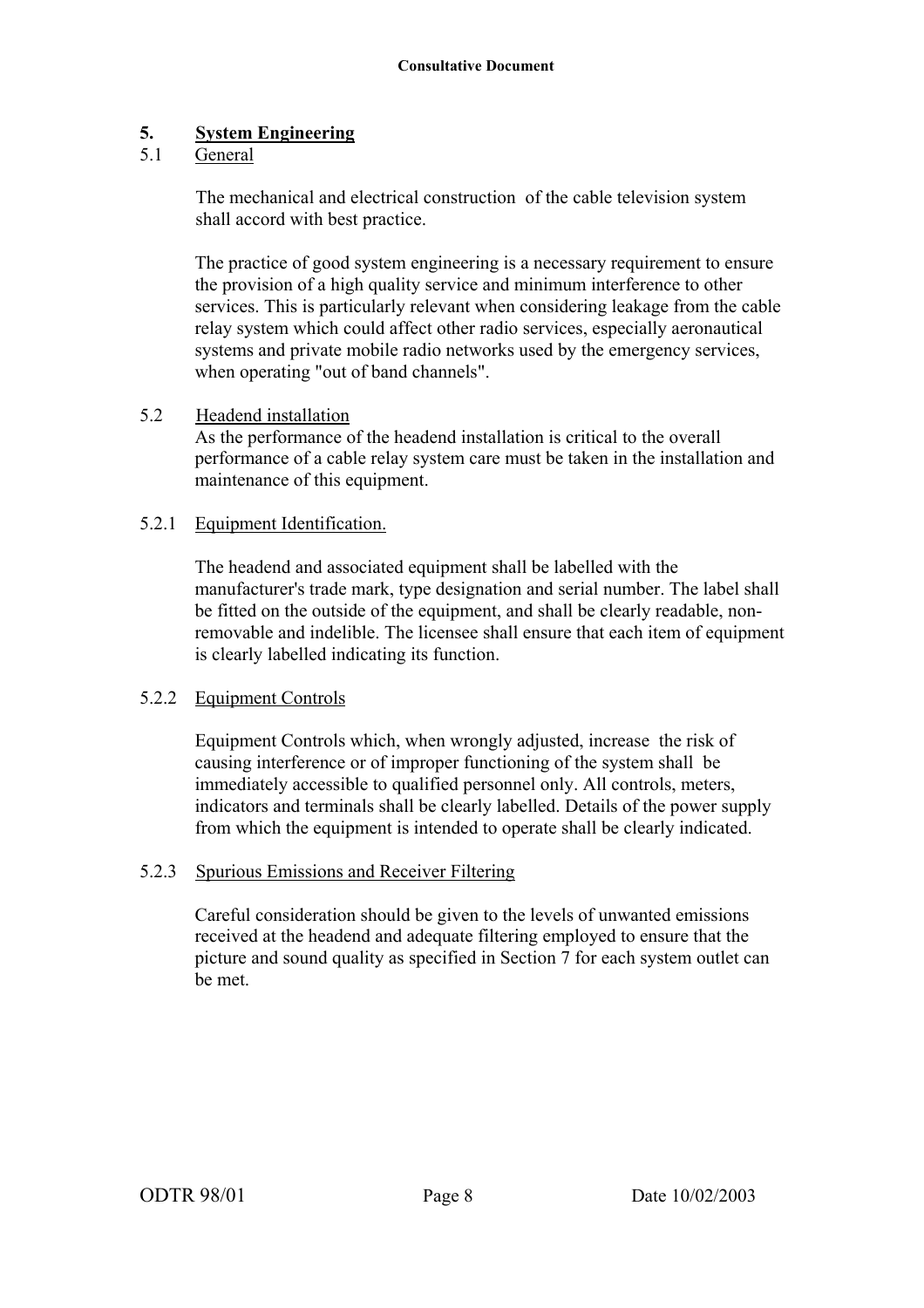# 5.2.4 Headend output

The signal parameters at the headend output should be such as to permit the cable relay system to operate in accordance with the system standard and performance set out in Sections 6 and 7 respectively.

#### 5.3 Standards for installation by non-licensee staff.

# 5.3.1 Residential type environment

The licensee shall provide written guidelines on installation standards to individuals or organisations or their representatives for the installation of additional wiring after the system outlet or transfer point of the cable relay system within their premises so as to ensure that the leakage and immunity requirements in Section 9 are met.

# 5.3.2 Non-Residential type environment.

The licensee shall provide written guidelines on installation standards to individuals or organisations or their representatives for the installation of additional wiring after the system outlet or transfer point of the cable system within their premises so as to ensure that the leakage and immunity requirements in Section 9 are met.

#### 5.4 Weather Protection.

All apparatus and cables exposed to weather, corrosive atmosphere or other adverse conditions shall be so constructed or protected as may be necessary to prevent danger arising from such exposure.

#### 5.5 Use of Earth.

The use of an earth return circuit for programme transmission is prohibited. This does not preclude the earthing of the sheath of a cable.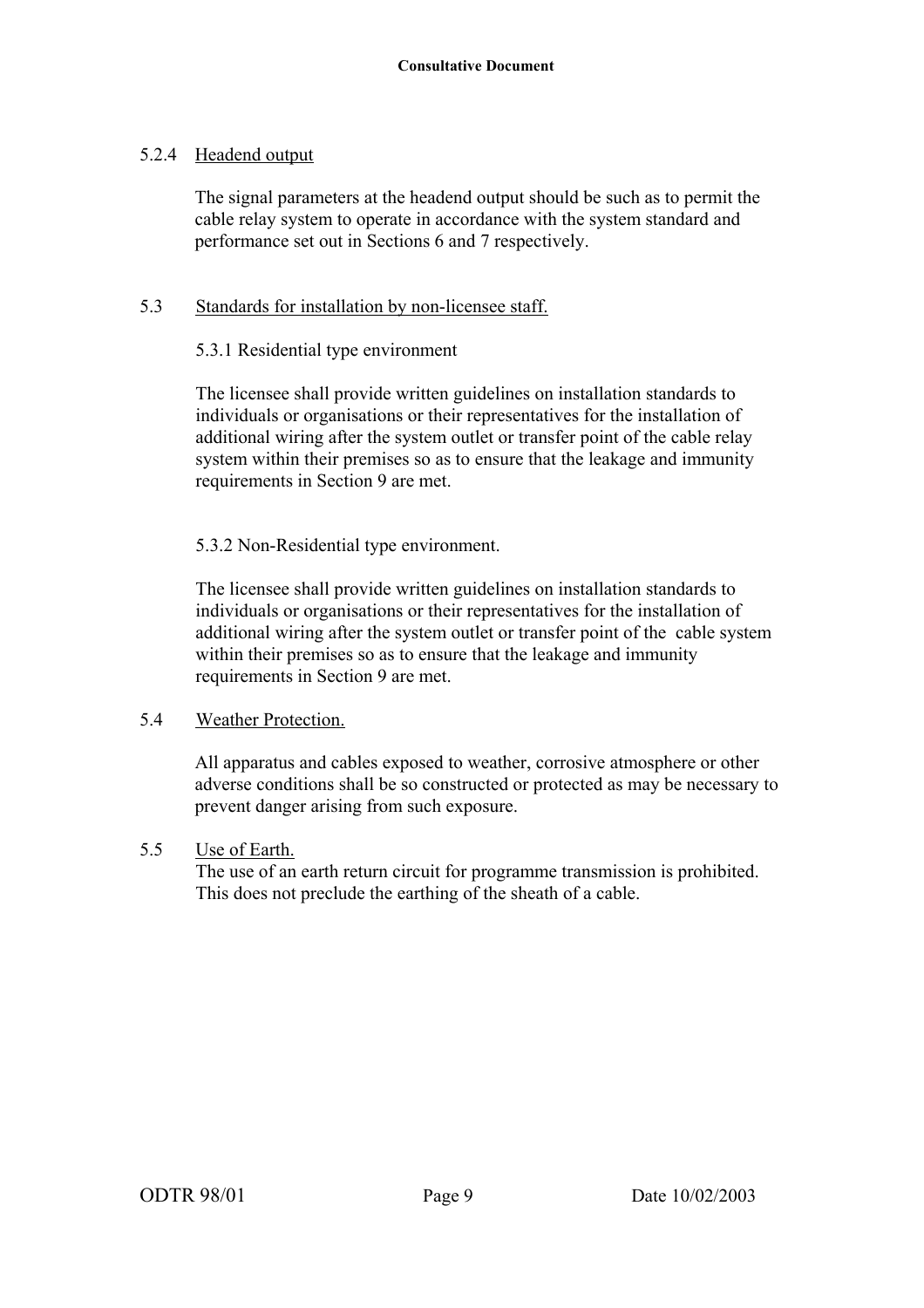# **6. System Standards**

# **6.1. Television Standard**

The television standard used shall be PAL system I.

# 6.1.1 Summary list of parameters:-

# 6.1.1.1 Frequency spacing

| 8 MHz                                    |
|------------------------------------------|
| 5.9996 MHz<br>$(\pm 0.0005 \text{ MHz})$ |
| $-1.25$ MHz                              |
| $1.25$ MHz                               |
| 5.5 MHz                                  |
|                                          |

# 6.1.1.2 Modulation

| Type and polarity of vision modulation | $C9F$ neg.   |
|----------------------------------------|--------------|
| Type of sound modulation               | F3E          |
| - Maximum frequency deviation          | $\pm 50$ kHz |
| - Pre-Emphasis for modulation          | $50 \mu S$   |

# 6.1.1.3 Levels in the radiated signal ( % of peak vision carrier)

| Synchronising level                                  | 100         |
|------------------------------------------------------|-------------|
| Blanking level                                       | $76 \pm 2$  |
| Difference between black level and blanking level    | 0 (nominal) |
| Peak white level                                     | $20 \pm 2$  |
| Ratio of vision to sound effective radiated powers 3 | 10/1        |

# 6.1.2. Permitted second sound carrier for the transmission of stereo or bilingual sound.

An additional carrier at 6.552 MHz above the vision carrier for the NICAM 728 multi channel sound system as specified in ITU-R Rec. 707 is permitted.

 $\overline{a}$ 

<sup>&</sup>lt;sup>3</sup> In certain cases an alternative vision to sound carrier ratio may be specified by the Director of Telecommunications Regulation.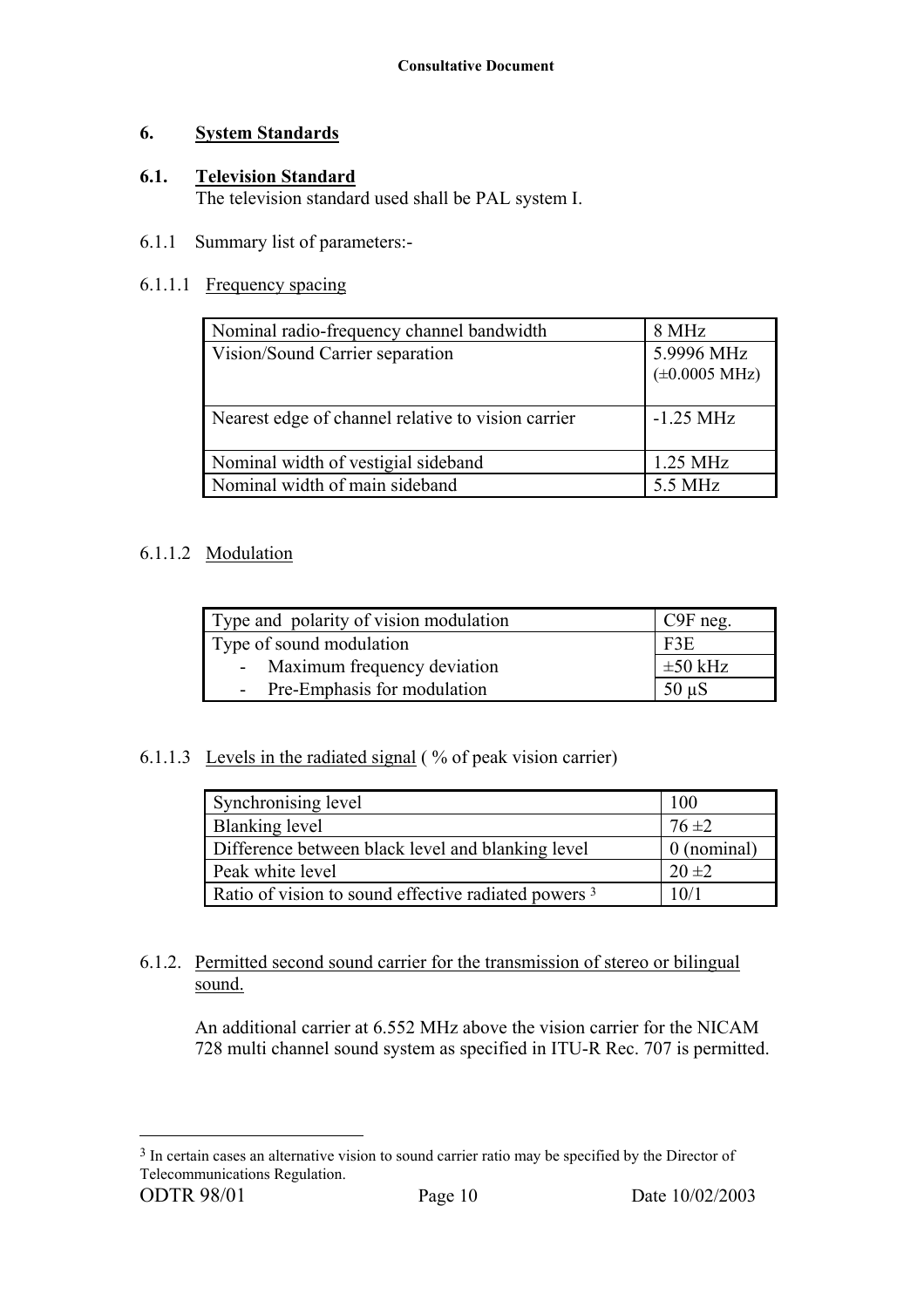# 6.1.3 Additional Broadcasting Services

# 6.1.3.1 Permitted Additional Broadcasting Services.

The transmission of a teletext service during the field blanking interval is permitted. The system used must conform to Teletext System B parameters described in ITU-R Rec. 653-1. Insertion reference signals may be transmitted on lines 17 and 330 as outlined in ITU-R Rep. 628-4. Insertion test signals for automatic monitoring of the television system may also be transmitted on other blank lines.

Note for cable operators: There is a need for a discussion between CATV operators and the ODTR on the use of insertion test signals by CATV operators.

#### 6.1.3.2 Additional Broadcasting Services Requiring Approval from the Director of Telecommunications Regulation

Prior approval must be obtained from the Director of Telecommunications Regulation for any additional broadcasting services other than those indicated in Section 6.1.3.1

# **6.2 FM Sound Radio**

# 6.2.1 Modulation Standards

The transmission system used shall be either Monophonic or Stereophonic pilot tone system as specified in ITU-R Rec. 450-1 The main parameters for these systems are:-

6.2.1.1 Monophonic Transmission

The radio-frequency signal consists of a carrier, frequency modulated by the sound signal, after pre-emphasis, with a maximum frequency deviation of  $\pm$ 75 kHz.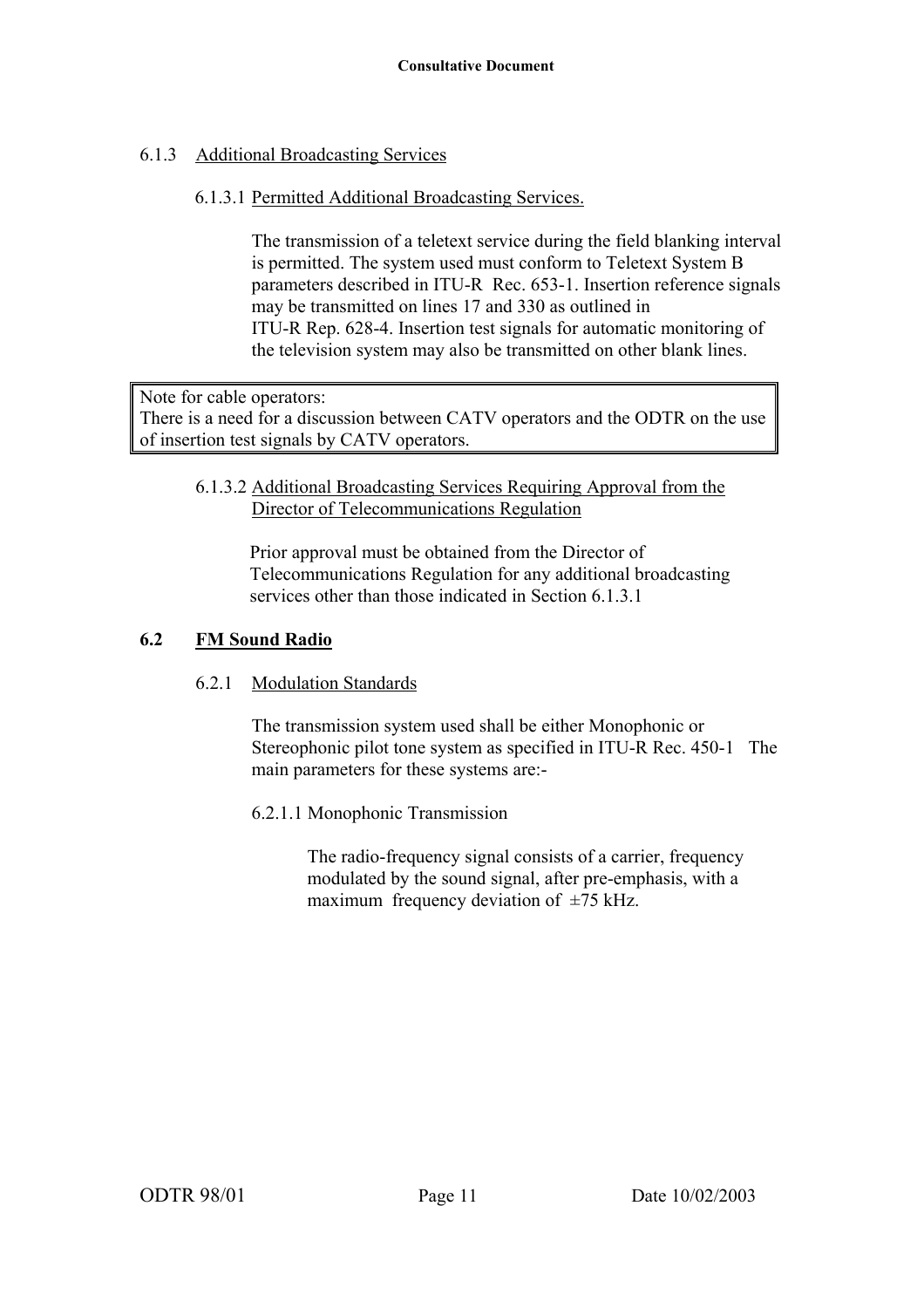6.2.1.2 Stereophonic Transmission

The radio-frequency signal consists of a carrier, frequency modulated by a baseband signal according to the specifications of the pilot-tone system. The maximum frequency deviation is  $+75kHz$ 

6.2.1.3 Pre emphasis and low pass filter

The headend must be provided with a pre-emphasis filter with a time-constant of 50 microseconds, combined with a low-pass filter with an attenuation of at least 30 dB at an input modulation frequency of 20 kHz, relative to the level at 1 kHz.

# 6.2.2 Permitted sub carriers for the transmission of supplementary information.

The addition of a sub-carrier on 57 kHz for the transmission of supplementary information using the Radio Data System (RDS), as specified in Irish Standard/EN 50067 : 1993<sup>4</sup>, is permitted. Only certain features of this system are licensed<sup>5</sup> to Irish broadcast stations.

# **6.3 Signal Leakage reference signals**

# 6.3.1 Type of Signal Leakage Reference Signal

 Any cable relay system is likely to be spread over a wide area and if sources of signal leakage are to be kept in check it is necessary to achieve continuous monitoring of the whole system.

For this purpose a signal leakage reference signal shall be fed into the cable relay system in accordance with the IEC test method in prEN50083 part 8. This reference signal shall consist of a carrier that is modulated in amplitude and frequency as follows:

#### • Amplitude modulation In a period of approximately 2 seconds the level of the carrier is sequentially stepped down in four equally timed steps as follows:

- first step: full amplitude
- second step:  $-5$  dB
- third step: -10 dB
- fourth step:  $-20$  dB

5An updated list of approved features shall be provided to the licensee by the Director of Telecommunications Regulationon request.

 $\overline{a}$ 

<sup>4</sup>Available from the National Standards Authority of Ireland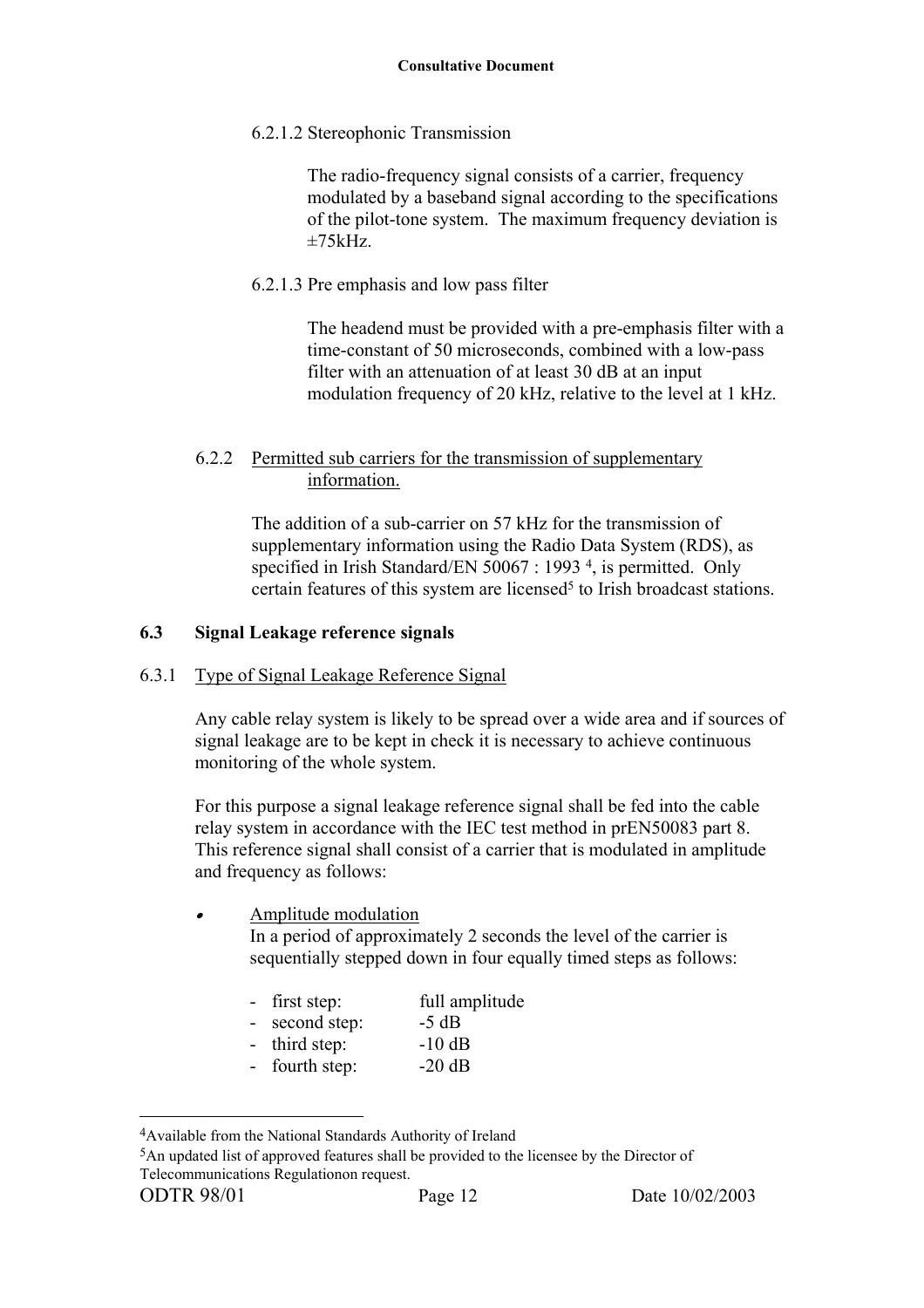• Frequency modulation Each of the amplitude steps is frequency modulated using, on alternate steps, one of two audio tones at for example 1 kHz and 800 Hz with the full amplitude step modulated with the higher frequency tone.

# 6.3.2 Frequency of Signal Leakage Reference Signal

 The frequency reference signal shall be in Band II (87.5 to 108 MHz) and between 107.5 and 107.9 MHz unless otherwise specified by the Director of Telecommunications Regulation. As there will be ongoing developments in the use of Band II for National, local and community Radio it may be necessary to change the frequency used from time to time.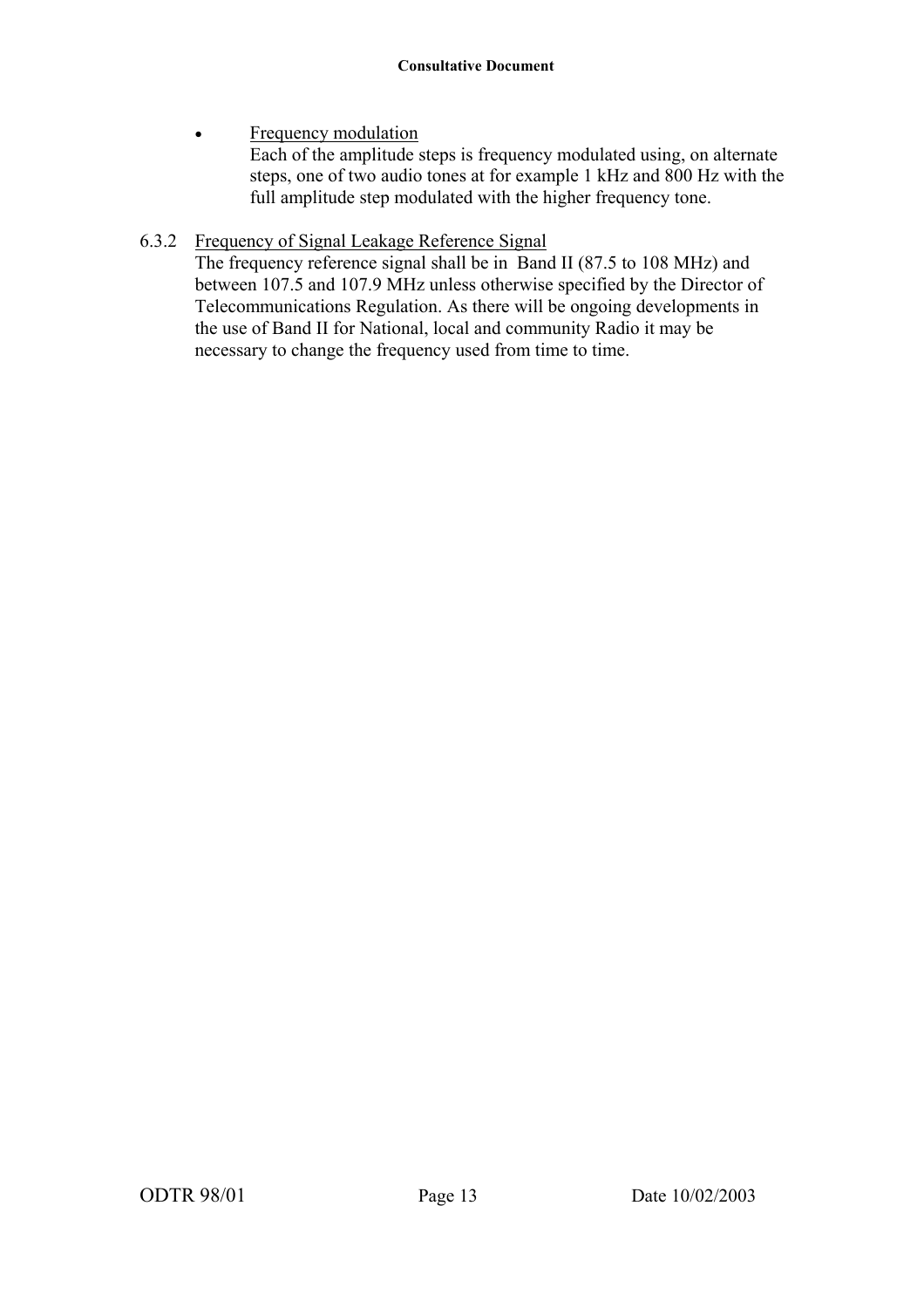# **7 System Performance**

# **7.1 General**

#### 7.1.1 Impairment quality

 This section defines the system performance limits which will, with an unimpaired input, produce picture and sound signal where the impairment to any single parameter will be no worse in normal operating conditions for any channel than grade four on the five grade impairment scale contained in CCIR recommendation 500-5 (1992 - CCIR recommendations RBT series broadcasting service ( television ) ) as given below:

| Five-grade-scale        |           |     |                                     |
|-------------------------|-----------|-----|-------------------------------------|
| Quality<br>(of picture) |           |     | Impairment<br>(due to interference) |
| 5                       | Excellent |     | Imperceptible                       |
| 4                       | Good      | $=$ | Perceptible but not annoying        |
| 3                       | Fair      |     | Slightly annoying                   |
| 2                       | Poor      |     | Annoying                            |
|                         | Bad       |     | Very annoying                       |

The performance limits set out in this section apply in the presence of all signals in the environment in which the cable system is operating*.*

#### 7.1.2 Impedance

The nominal impedance of the system shall be 75 ohms. It should be noted that this value applies to all coaxial feeder cable and system outlets and shall be used as the reference impedance in level measurements on the cable relay system.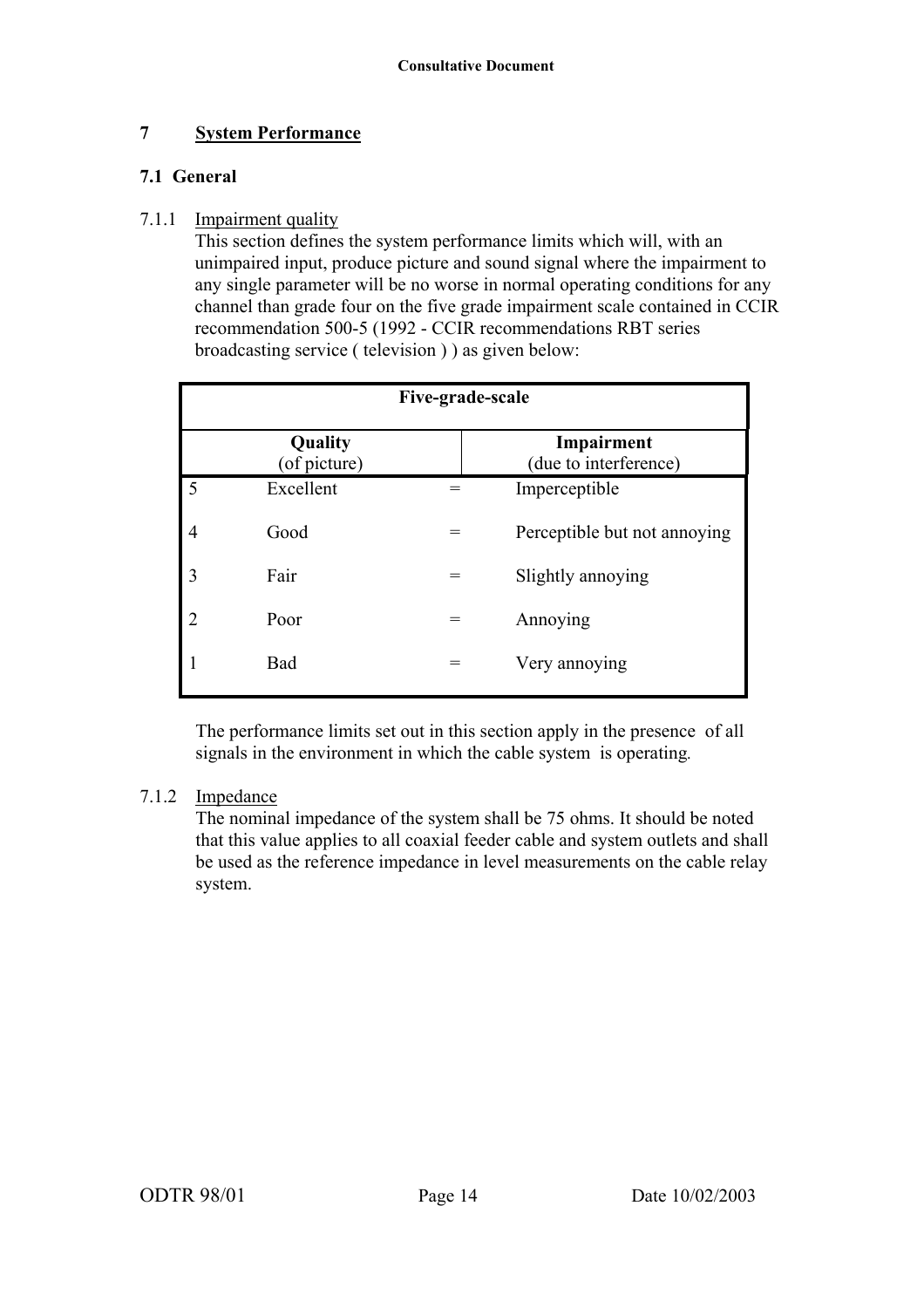# 7.1.3 Measurement point

The parameters specified in Section 7 relate to performance at the system outlet. However it is recognised that subscribers often install system outlets additional to those installed by the licensee. Where additional outlets occur after the system outlet installed by the licensee the values specified in Section 7 shall relate to the licensee's system outlet.

Where a licensee installs a transfer point then the licensee must install a system outlet and this will be the reference outlet for measurement purposes. The signal provided to the transfer point should be above the minimum specified so that measurements at the reference outlet will be in accordance with those specified in Section 7.

# 7.1.4 Markings on system outlet

Where both television and FM sound radio services are provided a separate outlet connection shall be provided for each service. Outlet connections should be clearly labelled indicating whether they are for FM Sound radio or for television.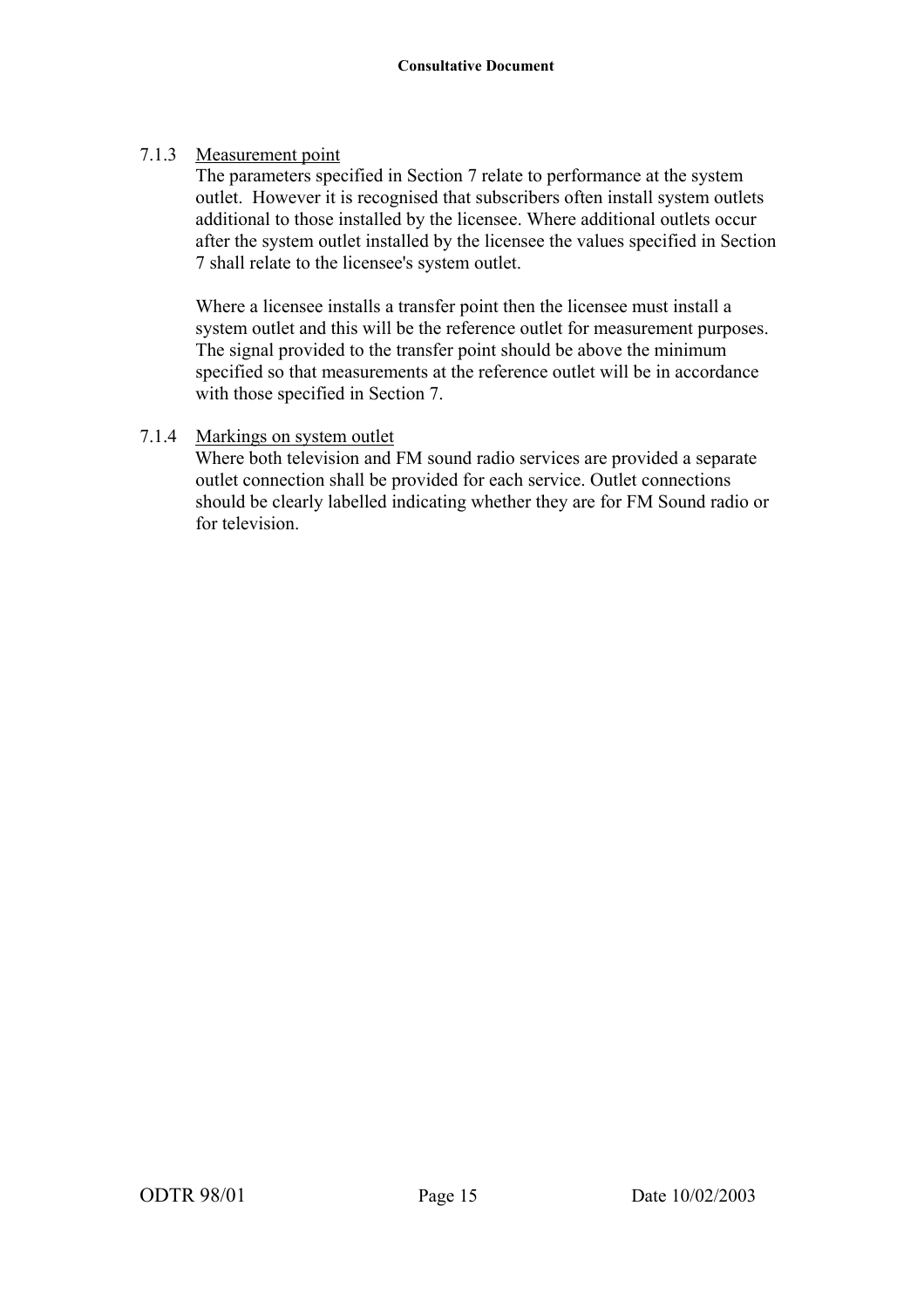# **7.2 System performance for Television.**

#### 7.2.1 Carrier levels at system outlets.

#### 7.2.1.1 Minimum and maximum carrier levels

The minimum and maximum carrier levels are expressed as the r.m.s. voltage of each vision carrier at the peak of the modulation envelope measured at the system television outlet across an external 75 ohm termination or referred to 75 ohms. These values are given in table 1.

#### **Table 1 Minimum and maximum carrier levels at system outlets.**

| Type of Service              | Minimum carrier      | Maximum       | Conditions                  |
|------------------------------|----------------------|---------------|-----------------------------|
|                              | level (dBuV)         | Carrier level |                             |
|                              |                      | dBuV          |                             |
| AM VSB                       |                      | 80            |                             |
| Television                   | 57                   |               |                             |
| (PAL System I)               |                      | $77**$        | ** for systems              |
|                              |                      |               | over 20 channels            |
| $\mathbf{X}$<br>$\mathbf{r}$ | 1.1<br>$\sim$ $\sim$ | $\sim$ $\sim$ | $\sim$ $\sim$ $\sim$ $\sim$ |

Note :- In order not to overload the receivers, the figures quoted above for the maximum level might have to be reduced.

#### 7.2.1.2 Maximum Carrier level differences between relayed television channels

 The difference in carrier levels shall not exceed the values given in table 2. It should be noted that the differences given in table 2 apply to signals having the same type of modulation.

#### **Table 2 Maximum Carrier level differences at system outlets between distributed television channels.**

| <b>Frequency Range</b> | Maximum level<br>difference (dB) |
|------------------------|----------------------------------|
| 30.0 MHz to 862 .0 MHz |                                  |
| Any 60.0 MHz range     |                                  |
| Adjacent channel       |                                  |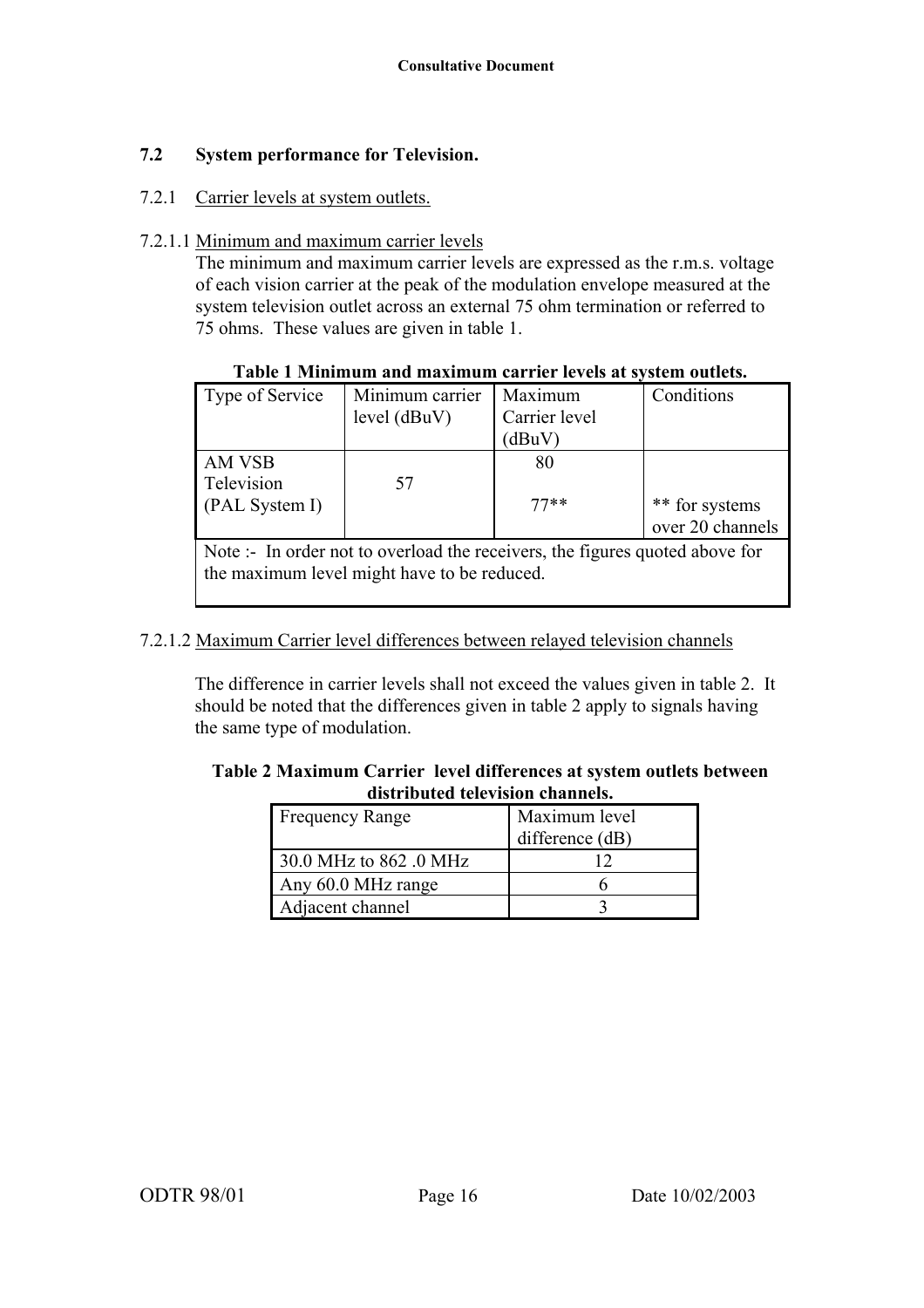# 7.2.2 Mutual isolation between system outlets

The minimum isolation at any frequency between any two subscriber system outlets connected separately to a spur feeder of the cable relay system shall be as in table 3.

| Frequency Range in MHz. | Mutual<br>Isolation (dB) | Condition                                       |
|-------------------------|--------------------------|-------------------------------------------------|
| TV/TV 30.0 to 862.0     | 42<br>$36*$              | * For systems having<br>8 and 12 MHz<br>spacing |

**Table 3 Mutual isolation between system outlets.** 

# 7.2.3 Amplitude response within a television channel at any system outlet.

The Amplitude response as a function of frequency for the entire system shall be such that the variation in gain over any A.M. television channel of 8 MHz bandwidth is not more than  $+2$  dB relative to that at the vision carrier frequency and the gain shall not vary by more than  $\pm 0.5$  dB within any frequency range of 0.5 MHz.

7.2.4 Frequency stability of relayed carrier signals at any system outlet. When a signal is not relayed at the received frequency or is locally generated, the variation in frequency from the declared nominal value shall not exceed +30kHz for a television signal and the difference between vision and sound carriers for any one channel shall be maintained within +15kHz.

# 7.2.5 Random Noise

At any system outlet, the level of noise voltage generated in the system in any channel shall be such that the carrier to noise ratio shall not be less than the value given in table 4.

|                | Type of service   Minimum carrier to<br>noise ratio (dB) | <b>Equivalent noise</b><br>bandwidth (MHz) |
|----------------|----------------------------------------------------------|--------------------------------------------|
| AM VSB         |                                                          | 5.08                                       |
| Television     |                                                          |                                            |
| (PAL System I) |                                                          |                                            |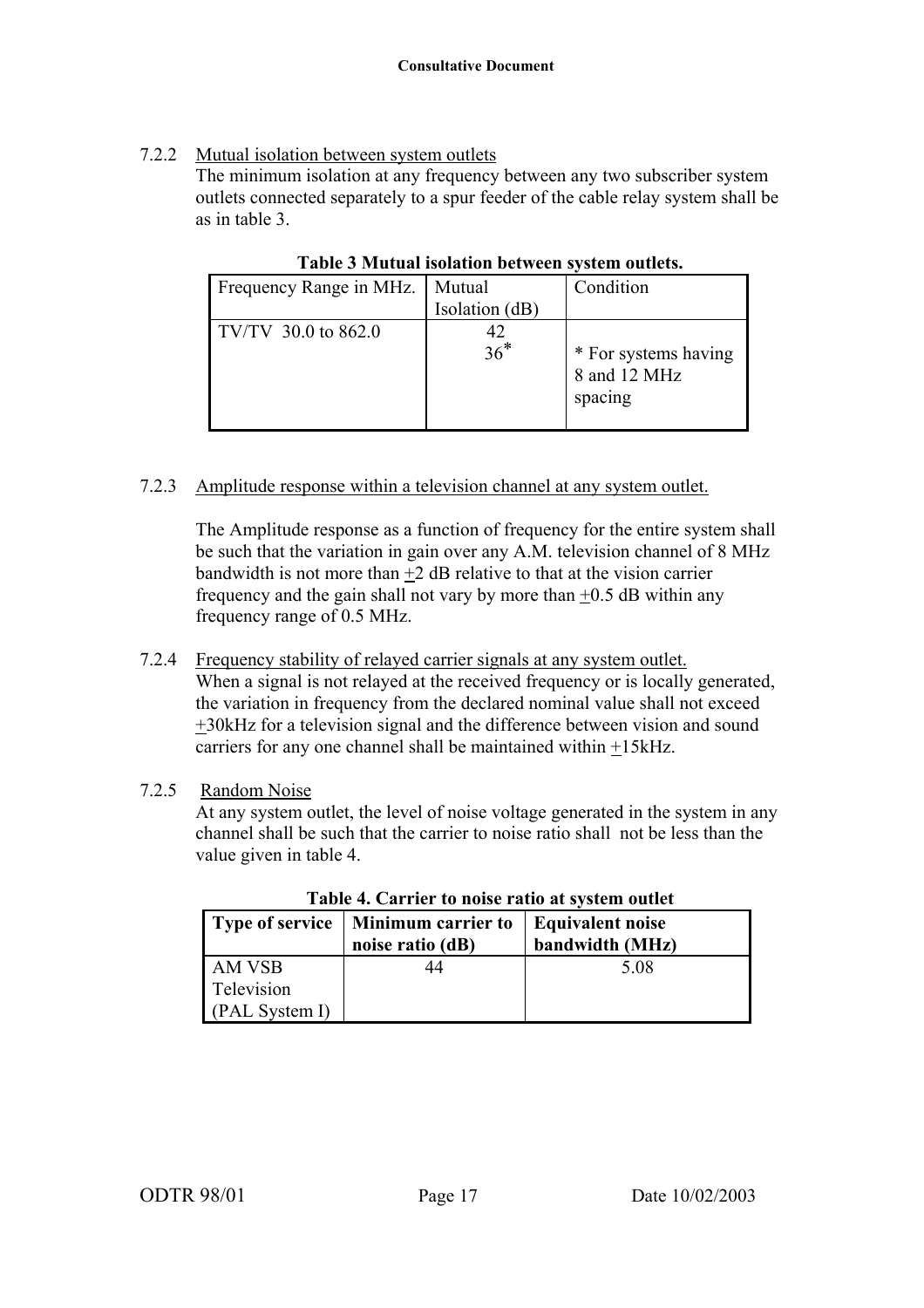# 7.2.6 Interference to Television channels

7.2.6.1 Single frequency interference

 This clause refers to single-frequency interference which may result from intermodulation or the presence of other interfering signals ( local oscillators, ingress signals etc.)

At any system outlet the level of any unwanted signal generated within the system shall be such that the lowest carrier to interference ratio within a wanted television channel shall not be less than 57dB.

7.2.6.2 Single channel Intermodulation interference In this special case of single frequency interference the ratio of the reference level relative to the interference signal shall be not less than 54 dB.

# 7.2.6.3 Multiple frequency Intermodulation interference

At any system outlet the level of multiple frequency Intermodulation interference in any wanted television channel shall be such that the carrier to interference ratio shall not be less than

| 57dB  | for each cluster of composite beats in negative modulation;  |
|-------|--------------------------------------------------------------|
| 52 dB | for each cluster of composite beats in positive modulation;  |
| 52 dB | for the summation of the clusters falling into that channel. |

7.2.7 Differential gain and phase in a television channel The differential gain and phase in any television channel at any system outlet shall not exceed the figures given in table 5.

| Type of service | <b>Maximum differential</b><br>gain $(\% )$ | <b>Maximum differential</b><br>phase (degrees) |
|-----------------|---------------------------------------------|------------------------------------------------|
| AM VSB          |                                             |                                                |
| Television (PAL |                                             |                                                |
| System I)       |                                             |                                                |

# **Table 5 Differential gain and phase in a television channel.**

7.2.8 Echoes in television channels The echo rating in any television channel at any system outlet shall not exceed 6%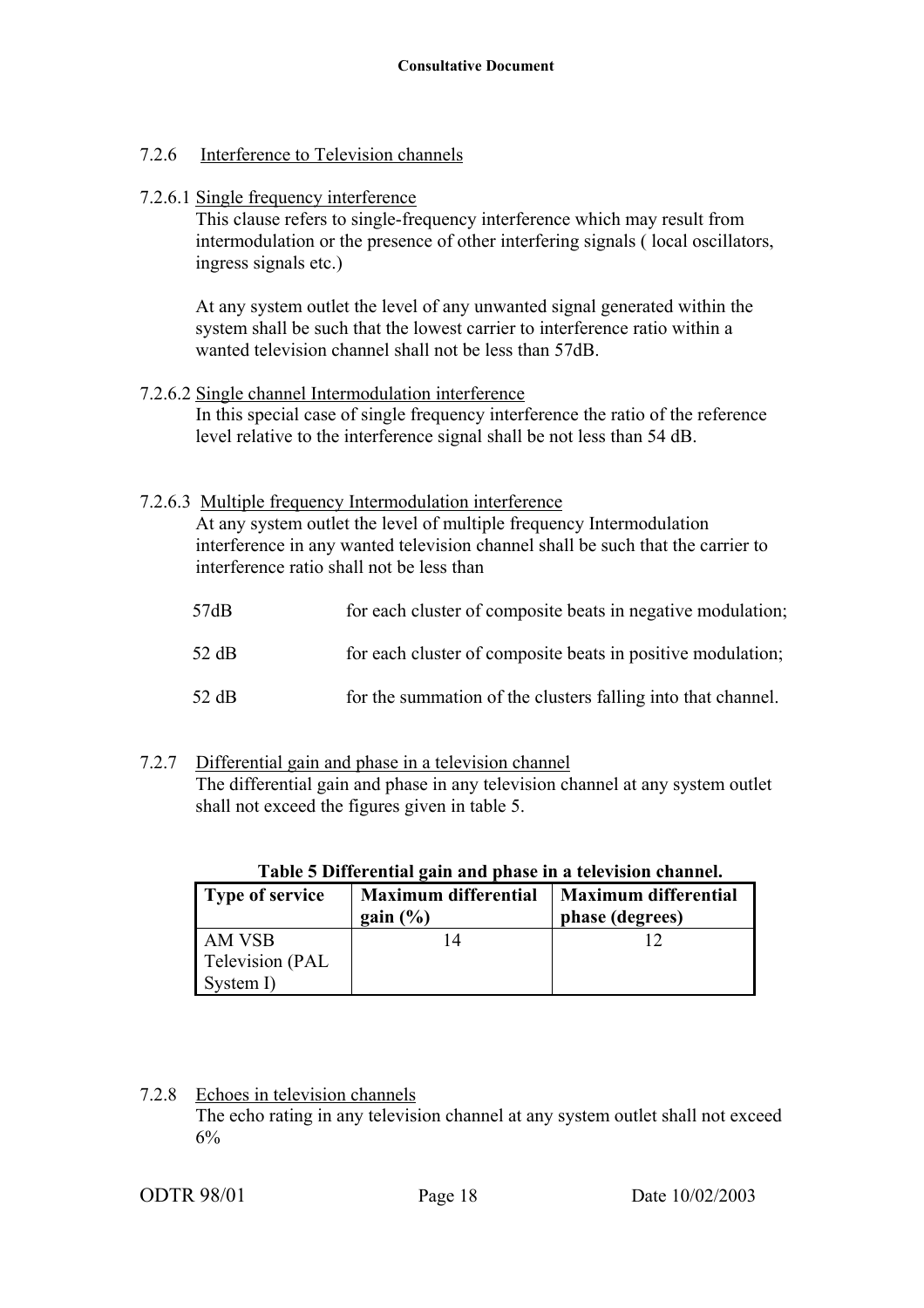7.2.9 Hum modulation of carriers in television channels At any system outlet the spurious modulation of any vision carrier at the frequency of the supply mains and harmonics thereof shall be such that the reference modulation to the hum modulation ratio is not less than 46 dB.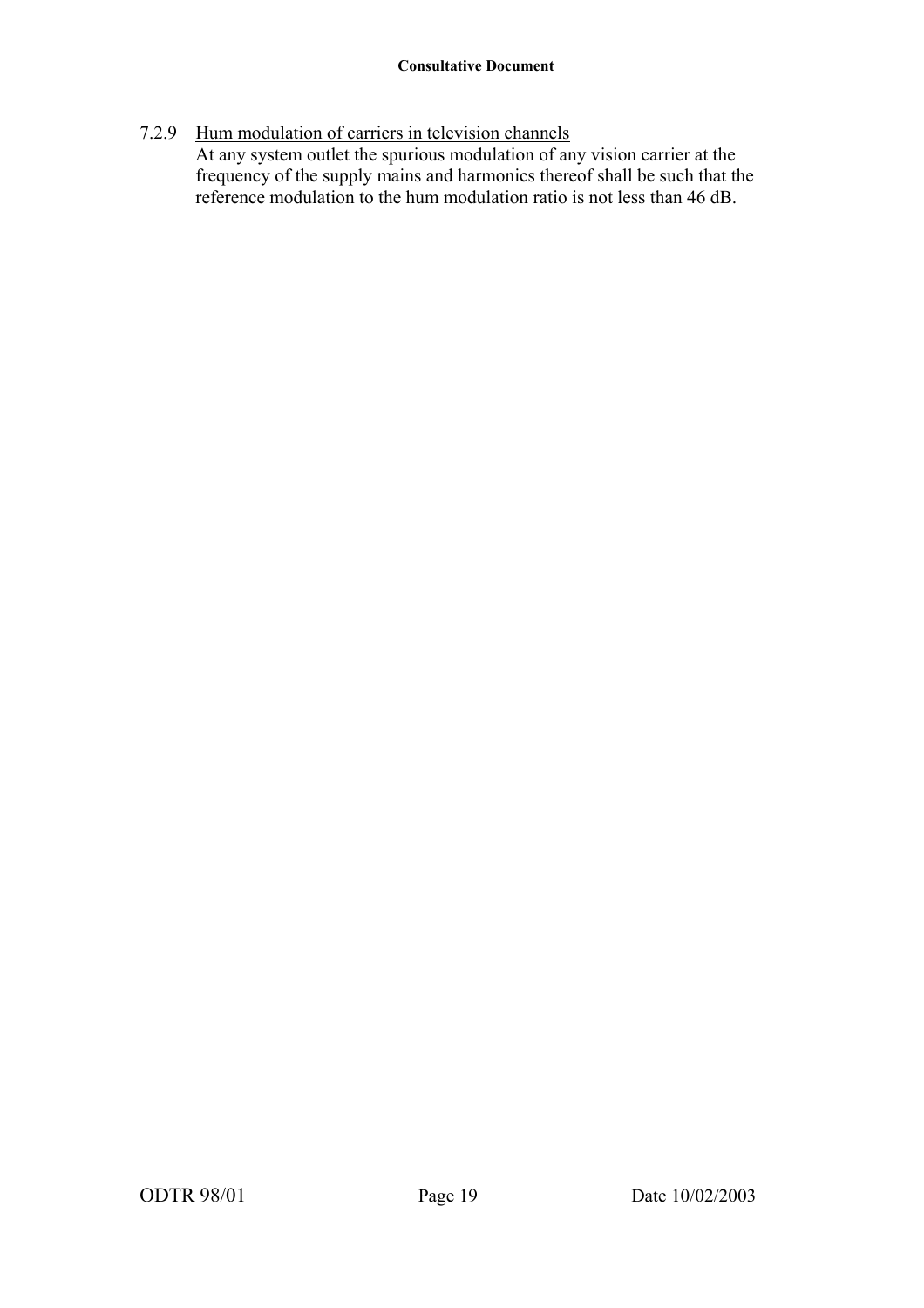# **7.3 System performance for FM Sound Radio**

#### 7.3.1 Carrier levels at system outlets.

#### 7.3.1.1 Minimum and maximum carrier levels

The minimum and maximum carrier levels are expressed as the r.m.s voltage of each carrier measured at the system outlet connection for FM sound radio across an external 75 ohm termination or referred to 75 ohms. Values are given in table 6.

| Type of Service                                         | Minimum carrier | Maximum Carrier |
|---------------------------------------------------------|-----------------|-----------------|
|                                                         | level (dBuV)    | level (dBuV)    |
| FM sound                                                |                 |                 |
| mono                                                    | 40              | 70              |
| <b>Stereo</b>                                           | 50              | 70              |
| NOTE:- In order not to overload certain receivers, the  |                 |                 |
| figures quoted above for the maximum levels may have to |                 |                 |
| be reduced.                                             |                 |                 |

#### **Table 6 Minimum and maximum carrier levels at system outlets.**

# 7.3.1.2 Carrier level differences

FM sound radio signals shall be at the same level at the headend before transmission through the cable relay system. The difference in FM sound radio carrier levels at the system outlet shall not exceed the values given in table 7.

| <b>Frequency Range</b> | Maximum level<br>difference $(dB)$ |
|------------------------|------------------------------------|
| 87.5 to 107.9 MHz      |                                    |
|                        |                                    |

NOTE:- If FM. sound signals are present at the system outlet intended for AM-VSB television signals, the level of any FM. carrier shall be at least 3 dB lower than the lowest television signal at the outlet.

#### 7.3.2 Mutual isolation between system outlets

The minimum isolation at any frequency between any two subscribers' system outlets connected separately to a spur feeder of the relay system shall be as in table 8.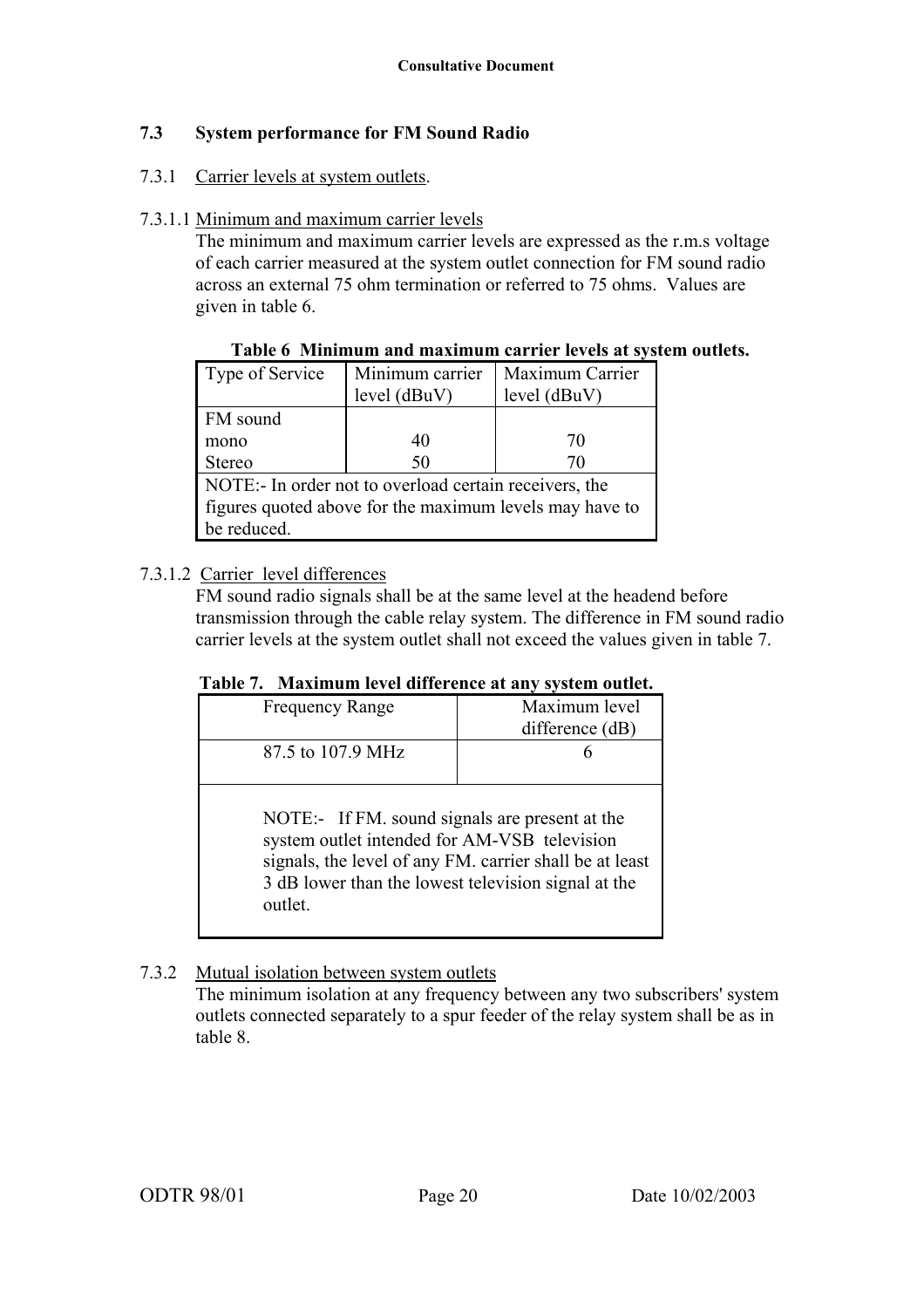| Frequency Range in MHz.   Minimum  |                |
|------------------------------------|----------------|
|                                    | Mutual         |
|                                    | Isolation (dB) |
| FM sound radio / FM sound<br>radio |                |

#### **Table 8 Mutual isolation.**

- 7.3.3 Amplitude Response within an FM sound radio channel The Amplitude response as a function of frequency for the entire system shall be such that the maximum amplitude variation over any FM channel of 270 kHz is not more than 3dB with the slope not exceeding 0.3 dB per 10 kHz within 75kHz of the carrier
- 7.3.4 Frequency stability of relayed carrier signals at any system outlet. When a signal is not relayed at the received frequency or is locally generated, the variation in frequency from the declared nominal value shall not exceed +12kHz for an FM sound radio signal.
- 7.3.5 Adjacent channel spacing.

When individual channel processing is applied the minimum spacing between unmodulated carriers shall be not less than 300kHz. The increment of channel spacing shall be an integer multiple of 100kHz.

7.3.6 Interference

At any system outlet the level of any unwanted signal within the system shall be such that the lowest carrier to interference ratio between a wanted and unwanted FM sound radio signal is as shown in table 9.

**Table 9. Minimum Carrier to Interference Ratio between wanted and unwanted FM sound signals** 

| <b>Type of Service</b> | <b>Minimum Carrier to</b> |
|------------------------|---------------------------|
|                        | interference Ratio (dB)   |
| FM Sound Radio (mono   | 36                        |
| FM Sound Radio (stereo |                           |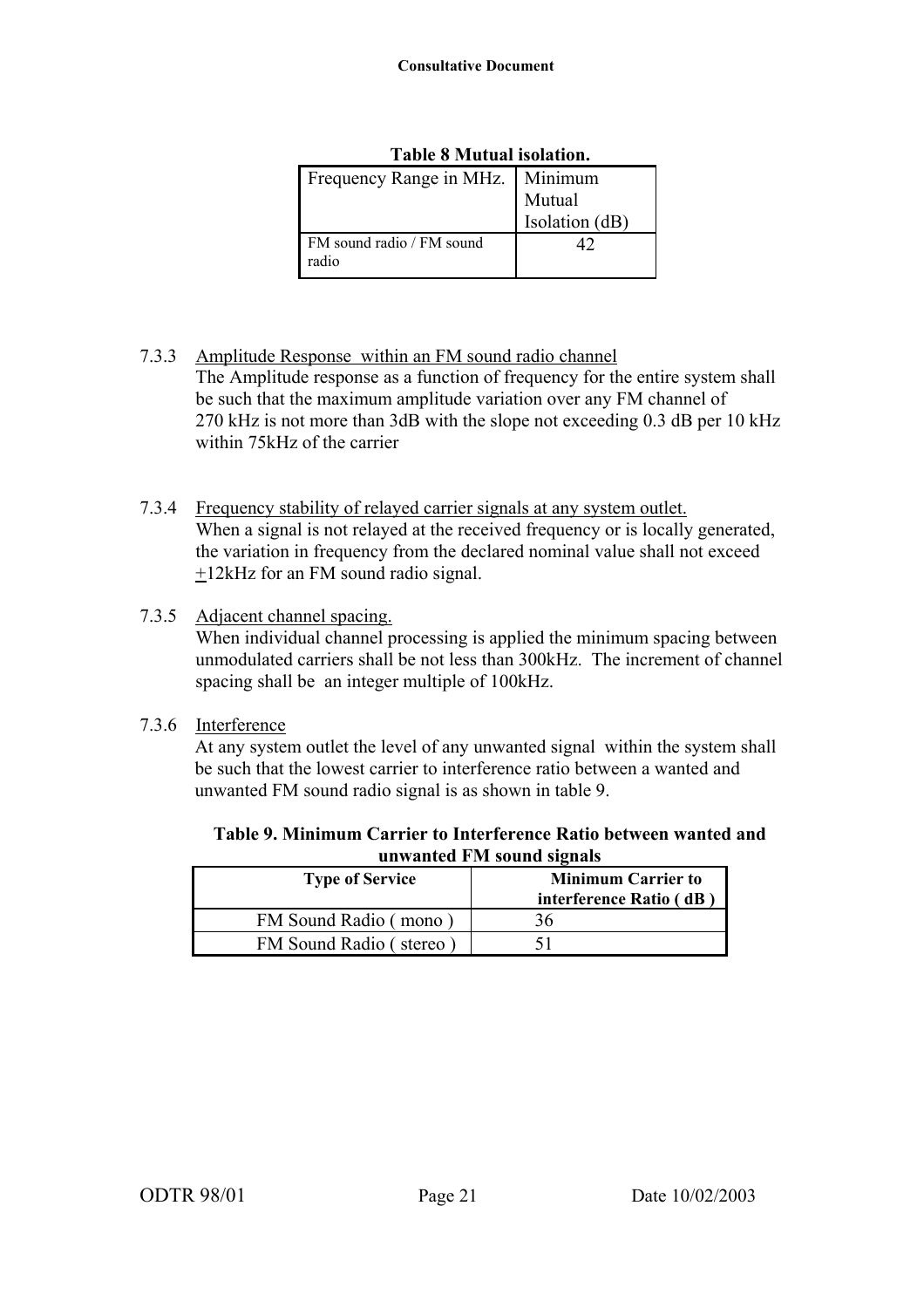# 7.3.7 Random Noise

 At any system outlet, the level of noise voltage generated in the system in any channel shall be such that the carrier to noise ratio shall be no less than the value given in table 10.

|          | Type of service   Minimum carrier to<br>noise ratio (dB) | <b>Equivalent noise</b><br>bandwidth (MHz) |
|----------|----------------------------------------------------------|--------------------------------------------|
| FM sound | 38                                                       | 02                                         |
| mono     |                                                          |                                            |
| FM sound | 48                                                       | 02                                         |
| stereo   |                                                          |                                            |

**Table 10. Carrier to noise ratio at system outlet**

# 7.3.8 Hum modulation

Hum modulation sidebands must be at least 46 dB below the carrier level.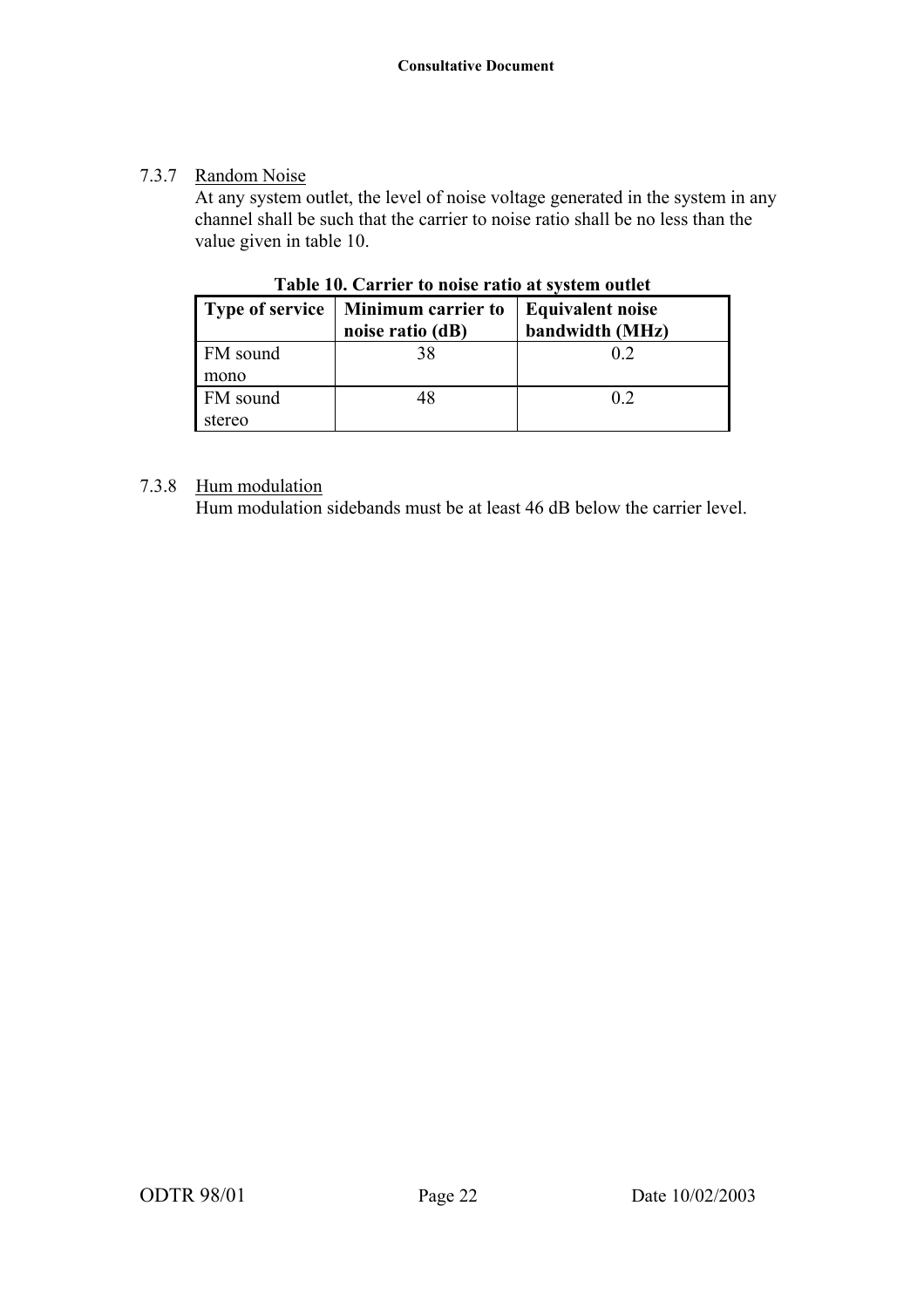# **8. Encryption**

# 8.1 General

 Encryption, when used, shall be used in such a way as to facilitate the simultaneous viewing/recording of two or more 'must carry' or 'basic service' programme channels on the cable relay system.

# 8.2 Coding Methods

The licensee shall be free to choose the type of encoding/decoding process to be used. However the encoding/decoding process shall not perceptibly degrade the quality of the signal provided at the output of the decoding device.

#### 8.3 Output of the decoder

The output of the decoder must be within the normal VHF or UHF broadcasting bands and must be a standard PAL system I signal (see Section 6.1).

#### 8.4 Transparency of the encoding / decoding equipment to multichannel sound system and permitted additional broadcast services.

Where an encoding/decoding process is used the signal at the output of the decoder shall, if it was present in the received signal at the head-end, contain:

- a NICAM 728 multichannel sound system (see section 6.1.2)
- any additional broadcast services (see section 6.1.3.1) that were present in the received signal at the head-end.

( See also section 4 of this document )

# 8.5 Spectral Energy

The use of an encoding and decoding process shall not increase the spectral energy of the transmitted signal above that relevant to a standard 8 MHz PAL system I signal.

#### System outlet

8.6 Where encryption is used the output of the decoder is deemed to be the system outlet.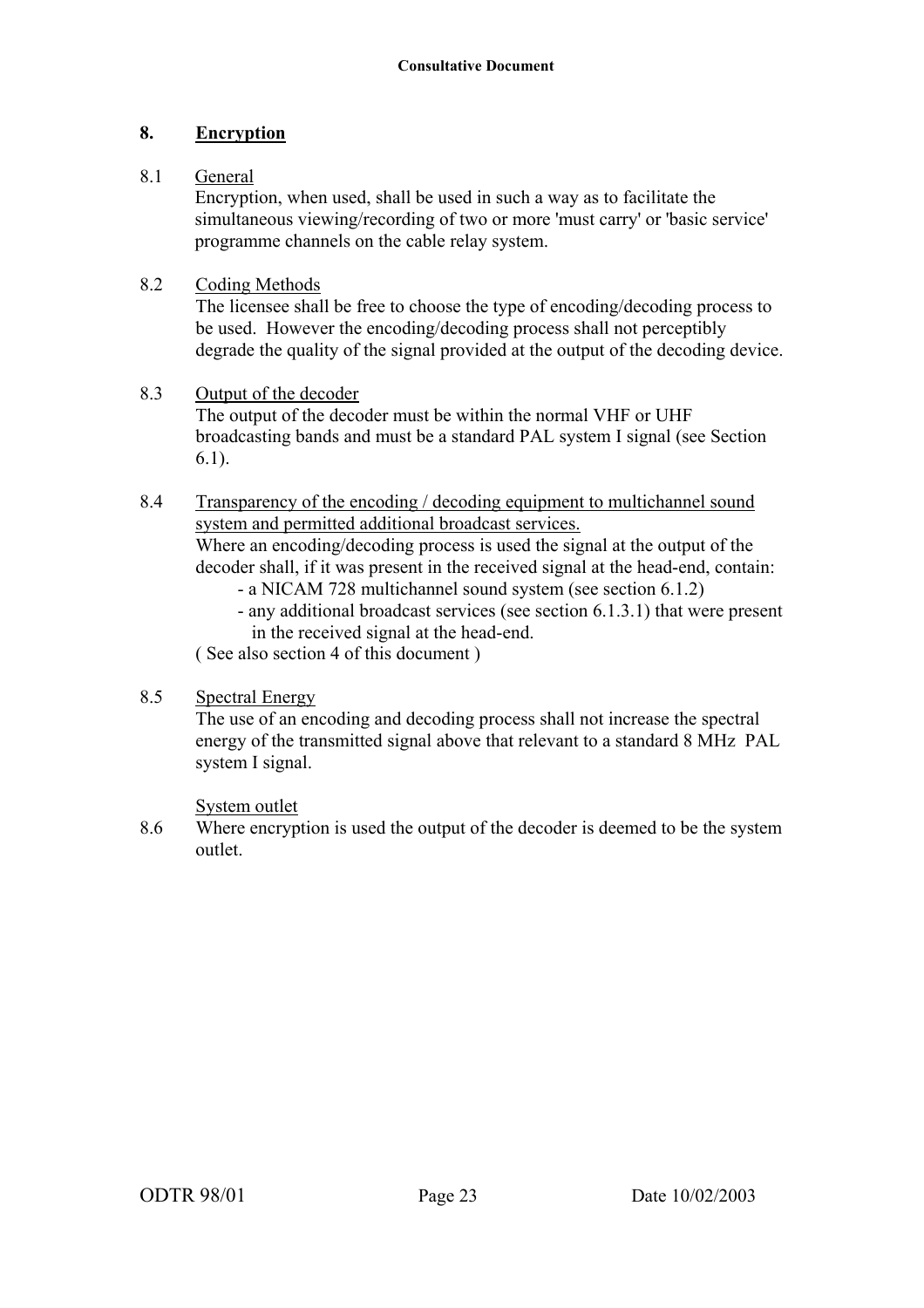#### **9. Leakage and immunity**

#### 9.1 General

 In general a cable relay system can covers a wide geographic area. The quality as regards screening effectiveness can vary from location to location. The licensee shall ensure that the cable relay system or any apparatus connected to it shall not cause interference to:-

- ( a ) reception of licensed sound broadcast programme services
- ( b ) reception of licensed television broadcast programme services
- ( c ) communication circuits of licensed telecommunication service providers
- ( d ) any wireless telegraphy stations authorised under the Wireless Telegraphy Acts (1926 - 1990).

 The licensee shall be responsible for checking the level of signal leakage, on a regular basis, throughout the area served by the cable relay system and maintain them in accordance with the levels indicated in Table 11 (section 9.2).

 Where signal leakage is detected and is deemed by the Director to be causing interference to any service contained in the categories listed in points 9.1 (a ) to (d), the cable relay licensee shall take whatever steps are necessary to immediately eliminate the interference. If the licensee is unable to eliminate the interference the licensee shall remove the offending channel from the cable relay system until the matter is rectified to the satisfaction of the Director of Telecommunications Regulation.

 In certain cases it may be necessary for the Director to specify lower limits for signal leakage or amend the license to resolve any interference problems that arise.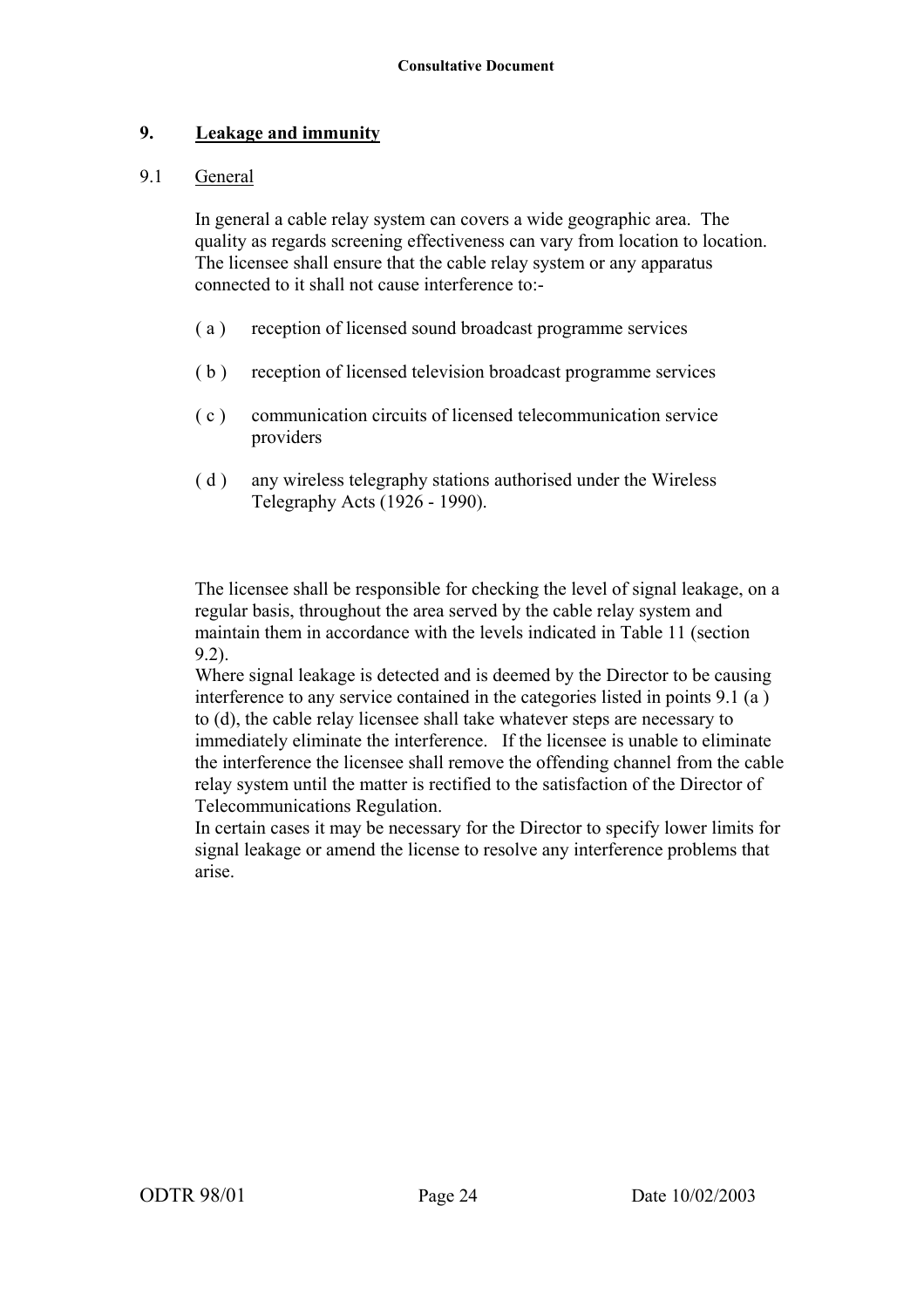# 9.2 Signal Leakage

9.2.1 The limits for leakage from a cable distribution system using analogue technology are given in table 11. The maximum<sup>6</sup> field strength values are for a distance of 10 metres from the cable system.

| <b>Frequency Range</b> | Maximum <sup>6</sup> Field Strength ( $d$ B $\mu$ V/m) at |
|------------------------|-----------------------------------------------------------|
| <b>MHz</b>             | 10 m distance from the Cable system                       |
| $30 - 44$              | Use prohibited                                            |
| $44 - 68$              | $-2$                                                      |
| $68 - 74$              | $-2$                                                      |
| 74 - 76                | use restricted (note 2)                                   |
| $76 - 87.5$            | $-2$                                                      |
| $87.5 - 107.8$         | $21$ (note 1)                                             |
| $107.8 - 138$          | use prohibited (note 3)                                   |
| 138 - 144              | 4                                                         |
| 144 - 146              | use restricted (note 2)                                   |
| $146 - 156$            | 4                                                         |
| $156 - 158$            | use restricted (note 2)                                   |
| 158-174                | $\overline{4}$                                            |
| 174 - 230              | 13<br>(note 4)                                            |
| $230 - 240$            | 4                                                         |
| $240 - 248$            | use prohibited                                            |
| 248 - 281              | $\overline{4}$                                            |
| $281 - 282$            | use restricted (note 2)                                   |
| $282 - 318.5$          | $\overline{4}$                                            |
| $318.5 - 319.5$        | use restricted (note 2)                                   |
| $319.5 - 328$          | 4                                                         |
| 328 - 336              | use prohibited                                            |
| 336 - 380              | 4                                                         |
| $380 - 400$            | 4                                                         |
| $400 - 408$            | use prohibited                                            |
| $408 - 430$            | $\overline{4}$                                            |
| $430 - 440$            | use prohibited                                            |
| $440 - 450$            | $\overline{4}$                                            |
| $450 - 470$            | $\overline{4}$                                            |
| 470 - 790              | 13<br>(note 4)                                            |
| 790 - 862              | 13<br>(note 4)                                            |

| <b>Table 11 Signal Leakage Limits for Cable Distribution Networks</b> |
|-----------------------------------------------------------------------|
|-----------------------------------------------------------------------|

 $\overline{a}$ 

<sup>6</sup> Notwithstanding the signal leakage limits set out in table 11 the licensee may be required to adhere to stricter limits in the event of interference being caused by the cable relay system to other authorised radio users. This is particularly relevant if interference is being caused to an aeronautical or emergency service. Any costs incurred shall be borne by the licensee.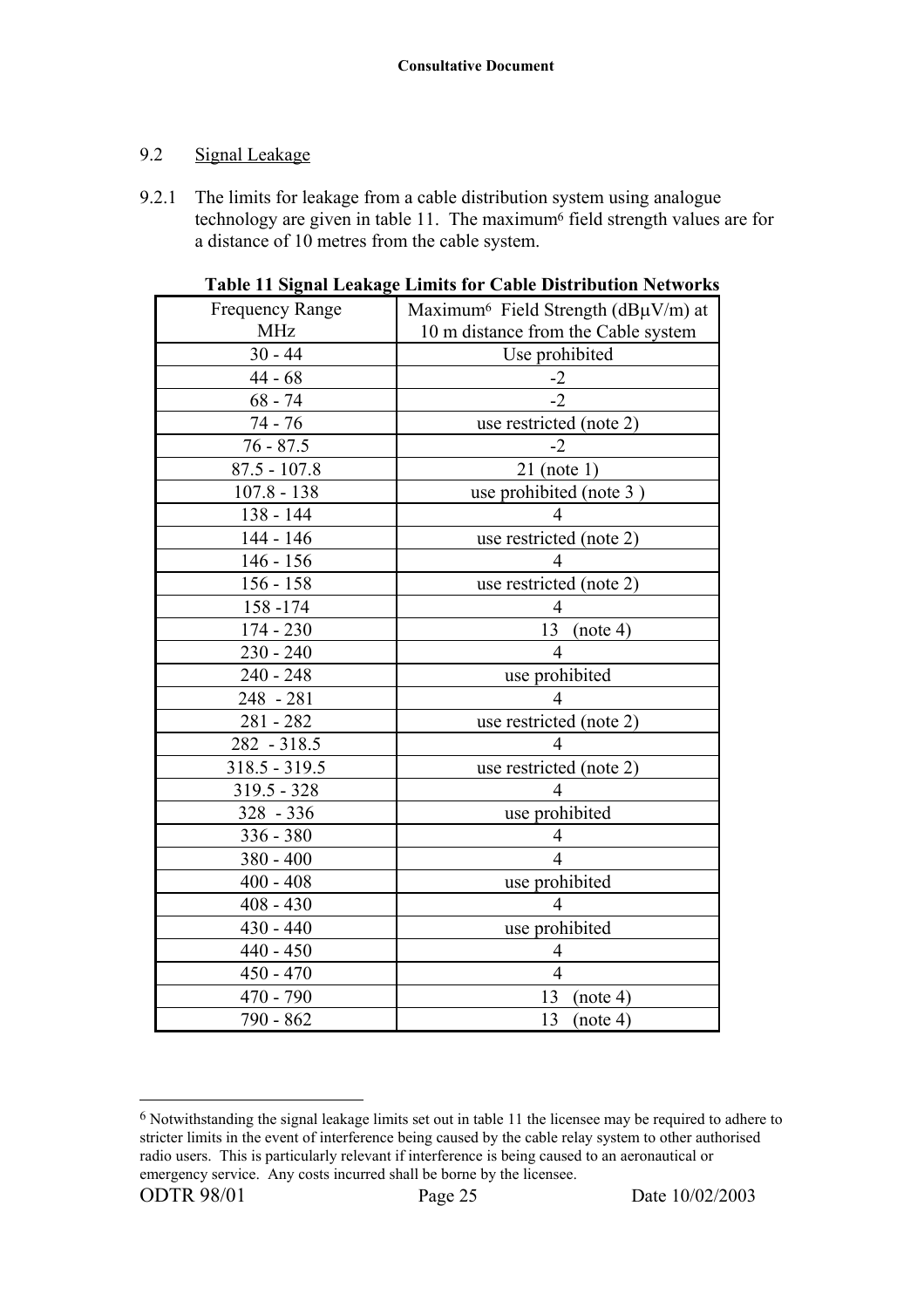- Note 1: This values assumes 100 kHz separation from off-air FM broadcasting.
- Note 2: The use of vision/sound/pilot carriers and colour subcarriers is prohibited in this range.
- Note 3: Except for narrow band low level leakage reference signal at or below 107.9 MHz ( See section 6.3.2 ).
- Note 4: The limit specified is based on the assumption that the cable system is not using a frequency channel that is co-channel with the frequency channels used for off-air reception within the cable area.
- 9.2.2 Correction factors that can be applied for various measurement distances are given in table 12.

| Distance (m) | Correction factor (dB) |
|--------------|------------------------|
|              |                        |
|              |                        |
|              | $-3.5$                 |
|              |                        |
|              |                        |
|              |                        |

**Table 12. Distance correction factor**

Note: intermediate values of reduction factor should be obtained by interpolation.

#### 9.3 Immunity

Interference can enter a cable relay system ( sometimes referred to as ingress ) by the following means:

- poor screening of passive equipment (plugs, etc.),
- poor screening of active equipment (amplifiers, converters etc.),
- poor screening of the cable against induced voltages,
- poor screening of the cable against induced currents,
- excessive impedance in the ground connection of the input terminals of active equipment
- insufficient rejection of power supply borne interference on mains powered equipment.

The licensee shall ensure that the immunity of the cable relay system shall be such that at any system outlet on any relayed channel the carrier to interference ratio (caused by an external field) shall be not less than the limit given for single frequency interference to television signals given in Section 7.2.6.1 and the values of carrier to interference ratios for FM sound radio signals given in Section 7.3.6.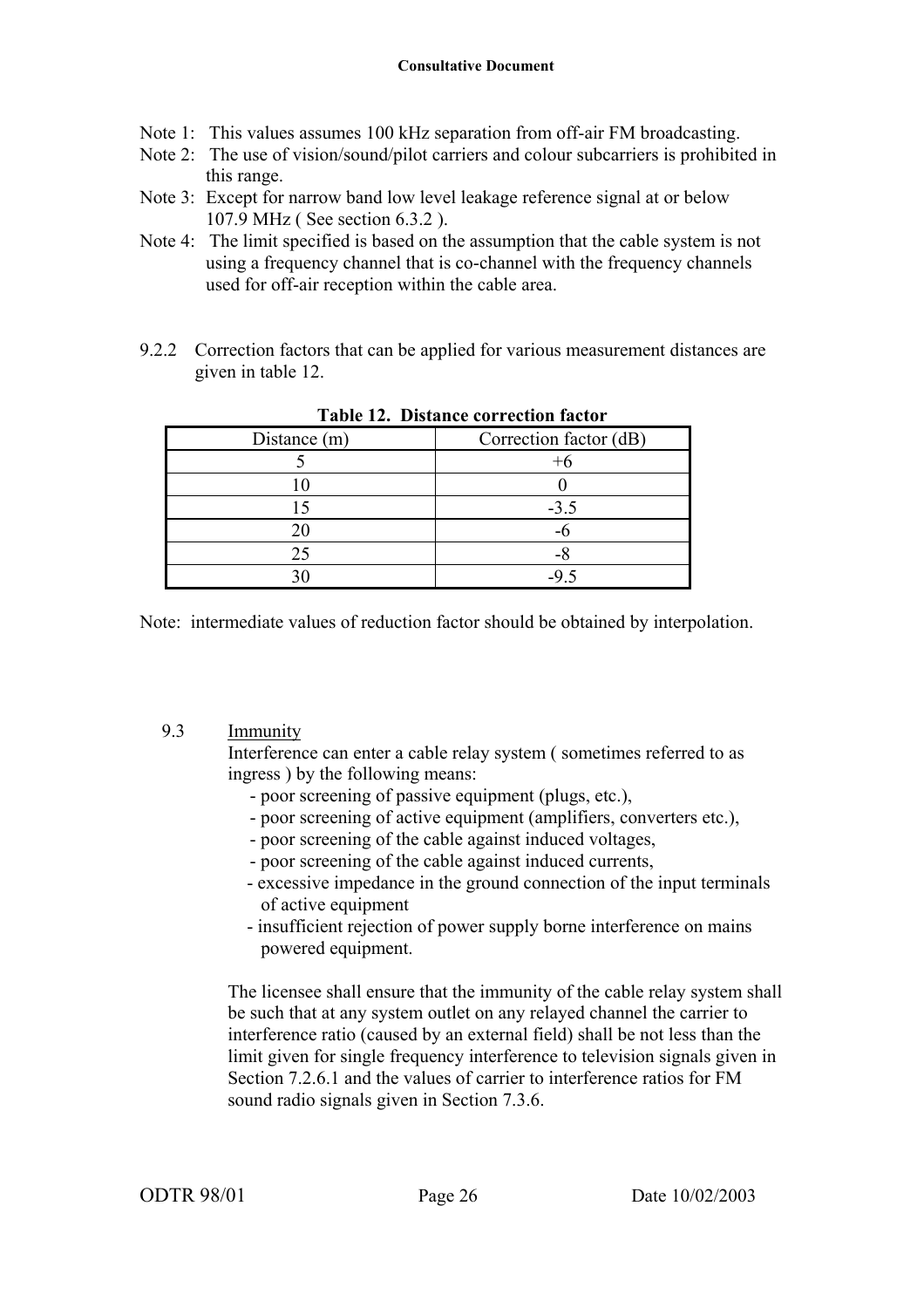#### **10. Frequency Matters**

#### **10.1 Allocation of radio spectrum between 30.0 and 862.0 MHz.**

A licensee shall only use frequency channels from the frequency range ( 30 to 862 MHz ) for television and FM sound radio programmes on a cable relay system. Within this frequency range certain frequencies are not allowed to be used or are restricted in how they may be used. These frequency ranges are given in table 11 in Section 9.2.1.

#### **10.2 Cable relay Frequency plan**

#### 10.2.1 Television

 The licensee shall only relay the frequency channels authorised in his licence. A licensee shall not use any frequency channel for test purposes without the prior approval of the Director of Telecommunications Regulation and such approval may be subject to specific conditions.

 In assigning television programme channels to frequency channels the licensee shall comply with the following procedures:-

- • The national television programmes ( i.e. RTE 1, Network 2, Telefís na Gaeilge, and Independent Radio and Television Commission contractor) must be on frequency channels which are within the standard broadcasting bands<sup>1</sup> (i.e. inband channels)
- The national television programmes (i.e. RTE 1, Network 2, Telefis na Gaeilge, and Independent Radio and Television Commission contractor) must be carried on the inband frequency channels on which these programmes are least susceptible to suffer interference from other signal sources and are least susceptible to suffer degradation as a result of their relay on the cable system.
- Any UK terrestrial television programmes that are part of the basic service offered must be on frequency channels which are within the standard broadcasting bands<sup>1</sup> (i.e. inband channels).
- Other television programme channels that form part of the basic service may be relayed on any remaining inband channels.
- • Discretionary service programme channels -which are encrypted- may not be relayed on inband channels.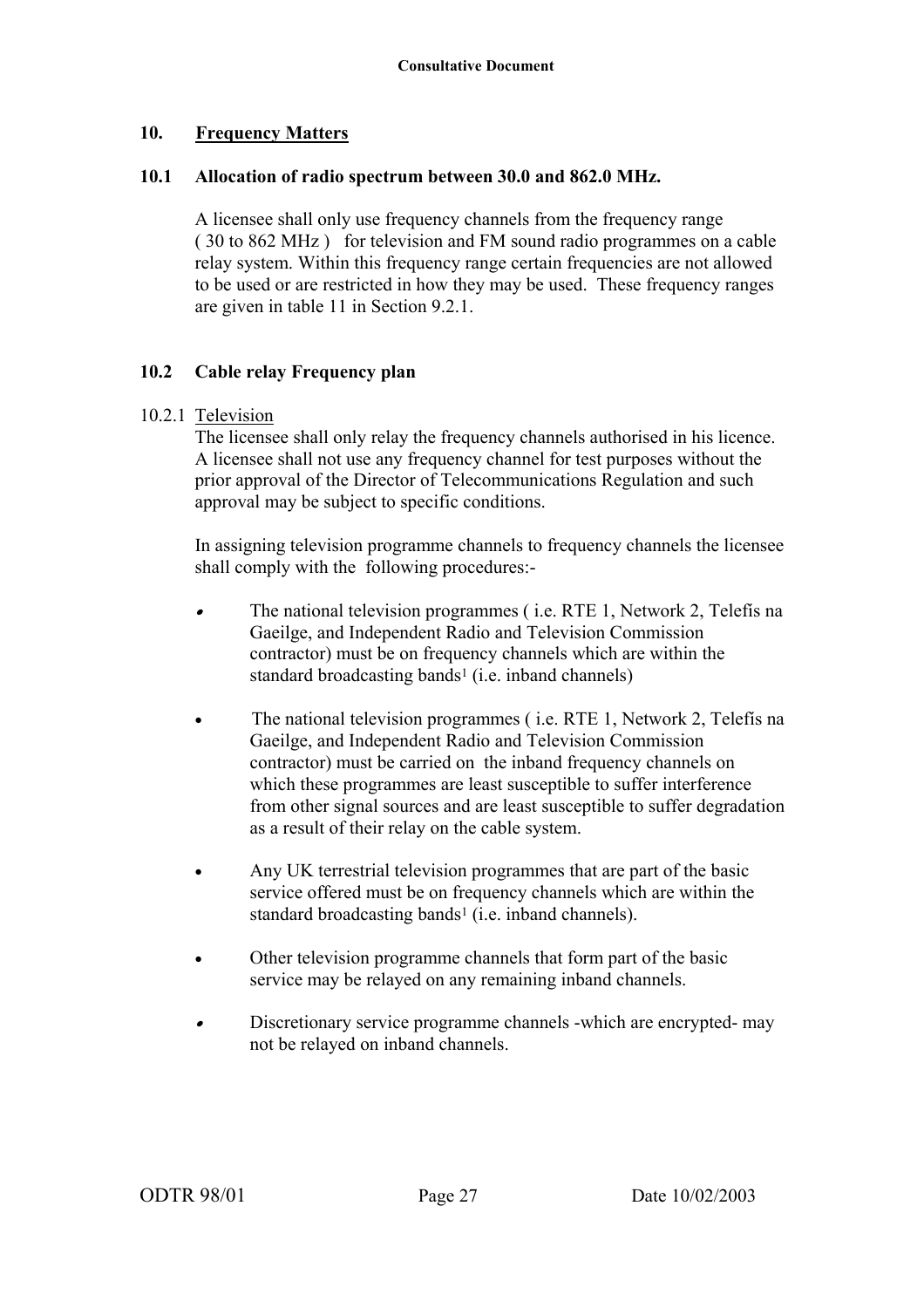# 10.2.2 FM Sound Radio

 The licensee shall only relay the frequency channels authorised in their licence. A licensee shall not use any frequency channel for test purposes without the prior approval of the Director of Telecommunications Regulation and such approval may be subject to specific conditions.

 In assigning FM sound radio programme channels to frequency channels the licensee shall comply with the following procedures:-

- All frequency channels used for the relay of FM sound radio programme channels shall be in the frequency range (87.5 to 108 MHz).
- The FM sound radio programme channels of Radio Telefís Éireann and of FM sound radio contractors of the Independent Radio and Television Commission shall not be relayed on the same frequency channels which are used to provide off-air service to the area served by the cable relay system.

# **10.3 Priority between Radiocommunications Services and CATV Systems.**

The licensee must, at his own expense, ensure that no interference is caused to licensed or otherwise authorised radio services as a result of the operation of his cable relay system and must act speedily and promptly to rectify such interference when it is brought to his attention. Where the Director of Telecommunications Regulation deems it necessary the licensee may be instructed to cease using the offending frequency channel(s) on his system.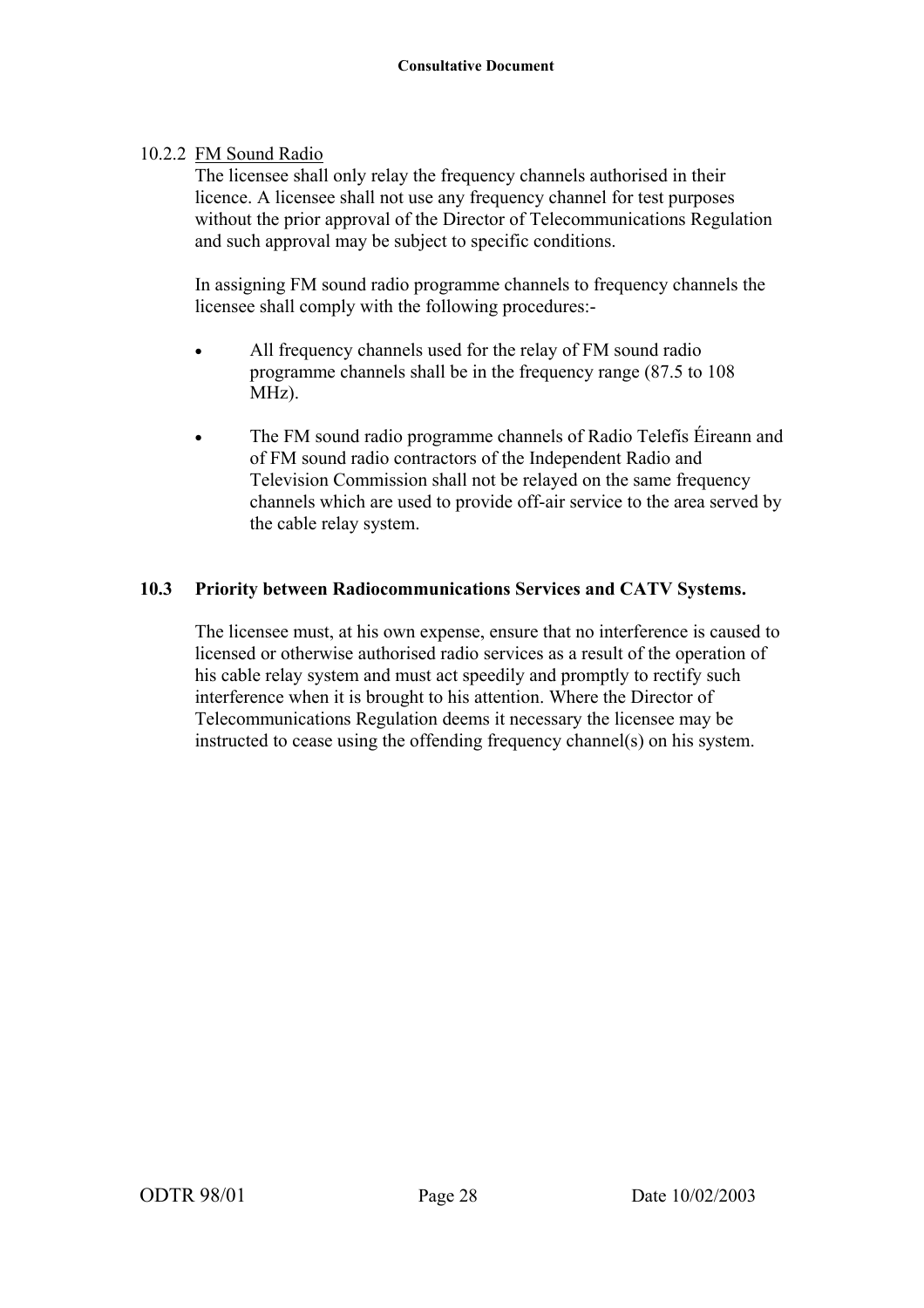#### **11. Access to equipment, System testing and maintenance**

#### 11 .1 Access and Personnel

The licensee shall on request made by an authorised officer of the Director of Telecommunications Regulation, facilitate that officer in the inspection of any part of the cable relay system.

#### 11.2 Test equipment (system performance)

Adequate test equipment shall be held by the licensee for measurements of the system performance parameters specified in Section 7 whilst the system is undergoing initial alignment and regular maintenance.

#### 11.3 Test equipment (signal leakage)

 Adequate test equipment shall be held by the licensee for measurements of the system signal leakage limits as specified in section 9.2 whilst the system is undergoing initial alignment and regular maintenance.

#### 11.4 Maintenance

The licensee shall ensure that the system is inspected and maintained on a regular basis so as to ensure compliance with these conditions. The licensee shall keep a log indicating the dates and results of these inspections and maintenance work undertaken. A copy of the maintenance programme and the log shall be made available to an authorised officer of the Director of Telecommunications Regulation on request.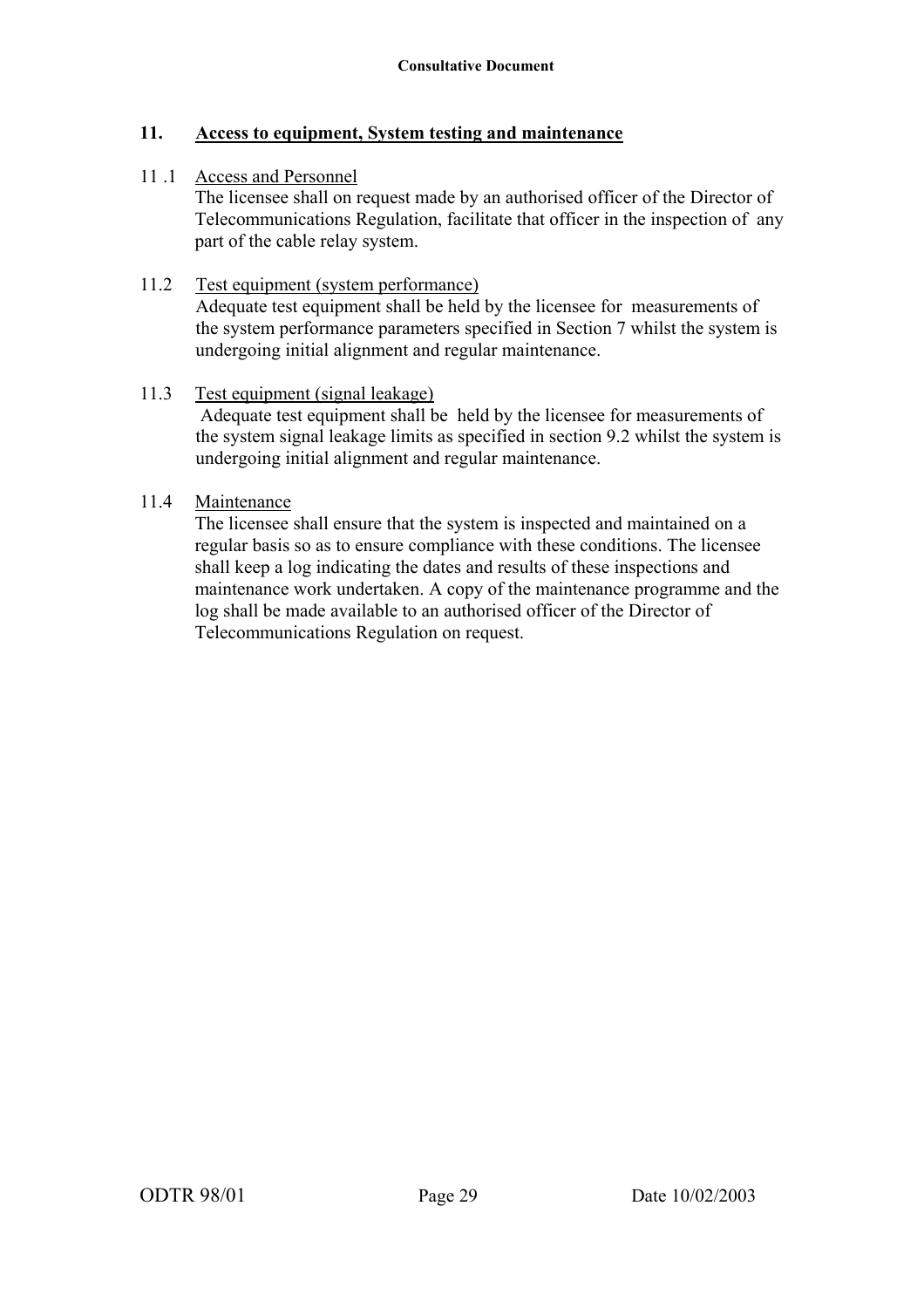# **12. Measurement procedures.**

Where procedures for the measurement of certain parameters ( e.g. signal leakage ) are specified by the Director of Telecommunications Regulations the licensee shall comply with these procedures.